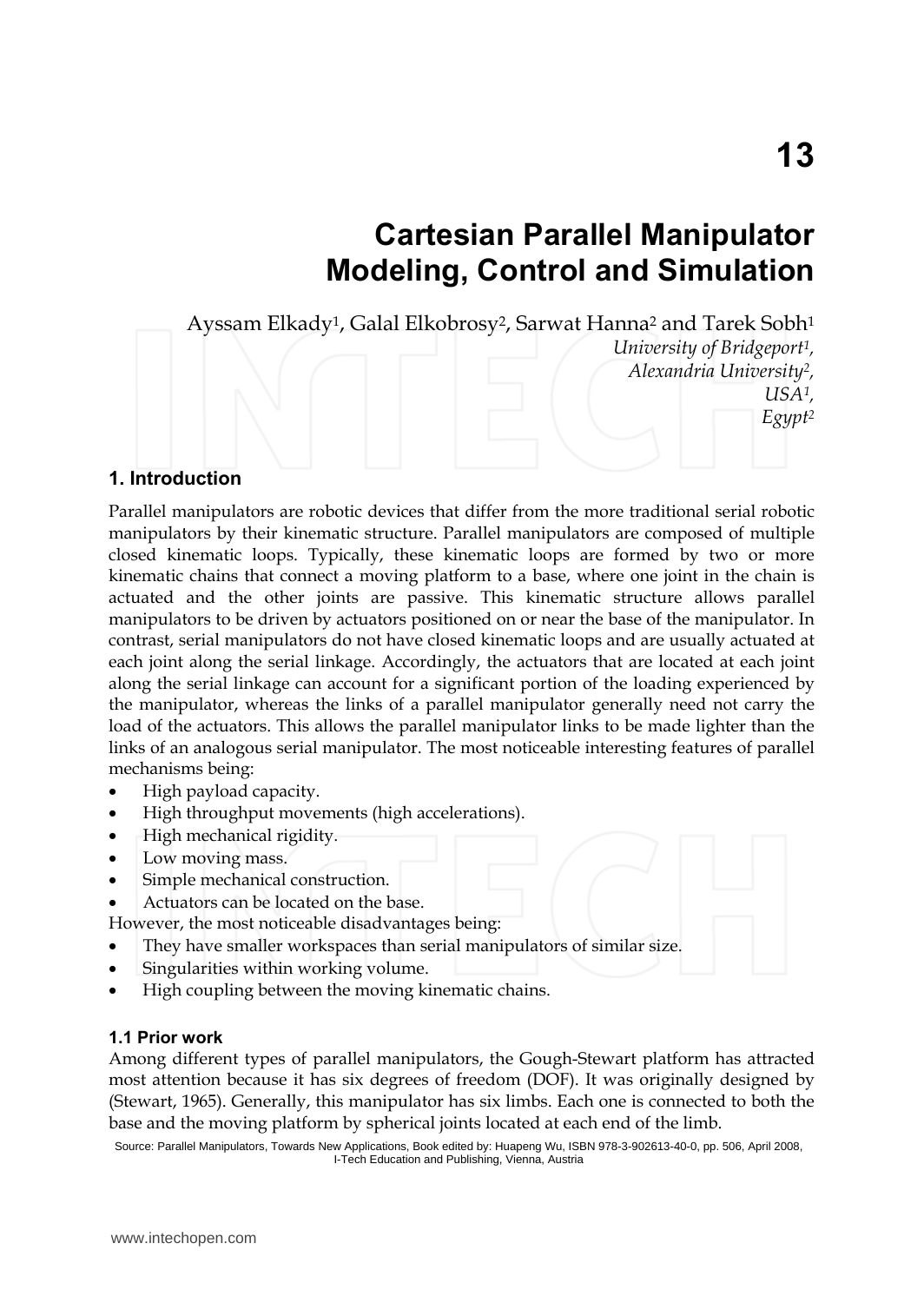Actuation of the platform is typically accomplished by changing the lengths of the limbs. Although these six-limbed manipulators offer good rigidity, simple inverse kinematics, and high payload capacity, their forward kinematics are difficult to solve, position and orientation of the moving platform are coupled and precise spherical joints are difficult to manufacture at low cost.

To overcome the above shortcomings, parallel manipulators with fewer than six degrees of freedom have been investigated. For examples, (Ceccarelli, 1997) proposed a 3-DOF parallel manipulator (called CaPaMan) in which each limb is made up of a planar parallelogram, a prismatic joint, and a ball joint. But these manipulators have coupled motion between the position and orientation of the end-effector. The 3-*RRR* (Revolute Revolute Revolute) spherical manipulator was studied in detail by (Gosselin & Angeles, 1989).

Several spatial parallel manipulators with a rotational moving platform, called rotational parallel manipulators (RPMs), were proposed (Di Gregorio, 2001), (Karouia & Herve, 2000) and (Vischer & Clavel, 2000). (Clavel, 1988) at the Swiss Federal Institute of Technology designed a 3-DOF parallel manipulator that does not suffer from the first two of the listed disadvantages of the Stewart manipulator. Closed-form solutions for both the inverse and forward kinematics were developed for the DELTA robot (Gosselin & Angeles, 1989). The DELTA robot has only translational degrees of freedom. Additionally, the position and orientation of the moving platform are uncoupled in the DELTA design. However, the DELTA robot construction does employ spherical joints. (Tsai, 1996) presented the design of a spatial 3-*UPU* (Universal Prismatic Universal) manipulator and pointed out the conditions that lead to pure translational motion and its kinematics was studied further by (Di-Gregorio & Parenti-Castelli, 1998). (Tsai, 1996) and (Tsai et al., 1996) designed a 3-DOF TPM (Translational Parallel Manipulator) that employs only revolute joints and planar parallelograms. (Tsai & Joshi, 2002) analyzed the kinematics of four TPMs for use in hybrid kinematic machines. (Carricato & Parenti-Castelli, 2001) developed a family of 3-DOF TPMs. (Fang & Tsai, 2002) presented a systematic methodology for structure synthesis 3-DOF TPMs using the theory of reciprocal screws (Kim & Tsai, 2002).

Han Sung Kim and Lung-Wen Tsai (Kim & Tsai, 2002) presented a parallel manipulator called CPM (figure 1) that employs only revolute and prismatic joints to achieve translational motion of the moving platform. They described its kinematic architecture and discussed two actuation methods. For the rotary actuation method, the inverse kinematics provides two solutions per limb, and the forward kinematics leads to an eighth-degree polynomial. Also, the rotary actuation method results in many singular points within the workspace. On the other hand, for the linear actuation method, there exists a one-to-one correspondence between the input and output displacements of the manipulator. Also, they discussed the effect of misalignment of the linear actuators on the motion of the moving platform. They suggested a method to maximize the stiffness to minimize the deflection at the joints caused by the bending moment because each limb structure is exposed to a bending moment induced by the external force exerted on the end-effector.

# **2. Manipulator description and kinematics**

# **2.1 Manipulator structure**

The Cartesian Parallel Manipulator, shown in figure 1, consists of a moving platform that is connected to a fixed base by three limbs. Each limb is made up of one prismatic and three revolute joints and all joint axes are parallel to one another.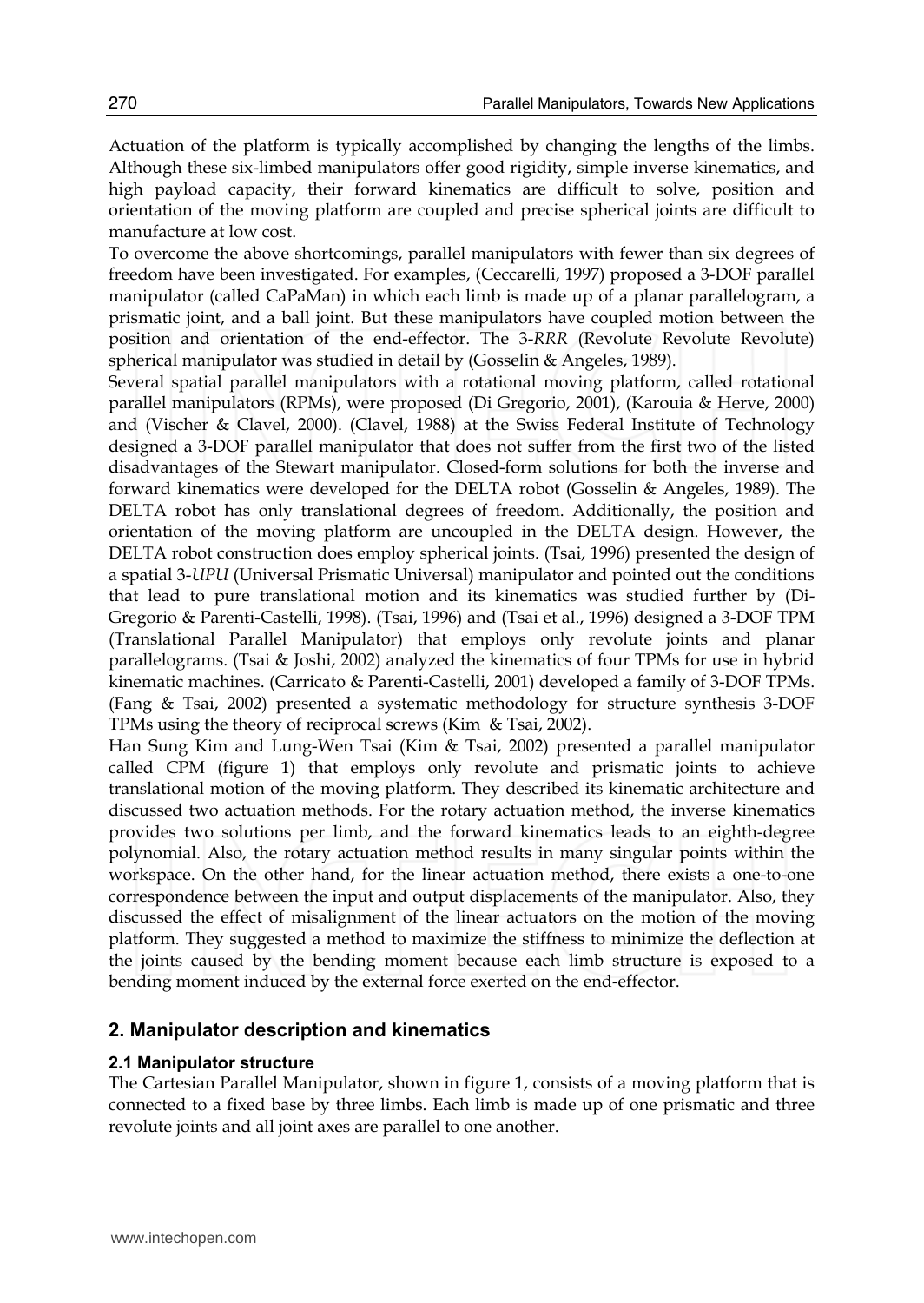

Figure 1: Assembly drawing of the prototype parallel manipulator.

#### **2.2 Kinematic structure**

The kinematic structure of the CPM is shown in figure 2 where a moving platform is connected to a fixed base by three PRRR (Prismatic Revolute Revolute Revolute) limbs. The origin of the fixed coordinate frame is located at point O and a reference frame XYZ is attached to the fixed base at this point. The moving platform is symbolically represented by a square whose length side is 2L defined by  $B_1$ ,  $B_2$ , and  $B_3$  and the fixed base is defined by three guide rods passing through  $A_1$ ,  $A_2$ , and  $A_3$ , respectively. The three revolute joint axes in each limb are located at points  $A_i$ ,  $M_i$ , and  $B_i$ , respectively, and are parallel to the groundconnected prismatic joint axis. Furthermore, the three prismatic joint axes, passing through point  $A_i$ , for  $i = 1, 2$ , and 3, are parallel to the X, Y, and Z axes, respectively. Specifically, the first prismatic joint axis lies on the X-axis; the second prismatic joint axis lies on the Y axis; and the third prismatic joint axis is parallel to the Z axis. Point P represents the center of the moving platform. The link lengths are  $L_1$ , and  $L_2$ . The starting point of a prismatic joint is defined by  $d_{0i}$  and the sliding distance is defined by  $d_i$  -  $d_{0i}$  for  $i = 1, 2$ , and 3.

#### **2.3 Kinematics constraints**

For this analysis, the position of the end-effector is considered known, and is given by the position vector  $P = [x, y, z]$  which defines the location of P at the center of the moving platform in the XYZ coordinate frame. The inverse kinematics analysis produces a set of two joint angles for each limb ( $\theta_{i1}$  and  $\theta_{i2}$  for the i<sup>th</sup> limb) that define the possible postures for each limb for the given position of the moving platform.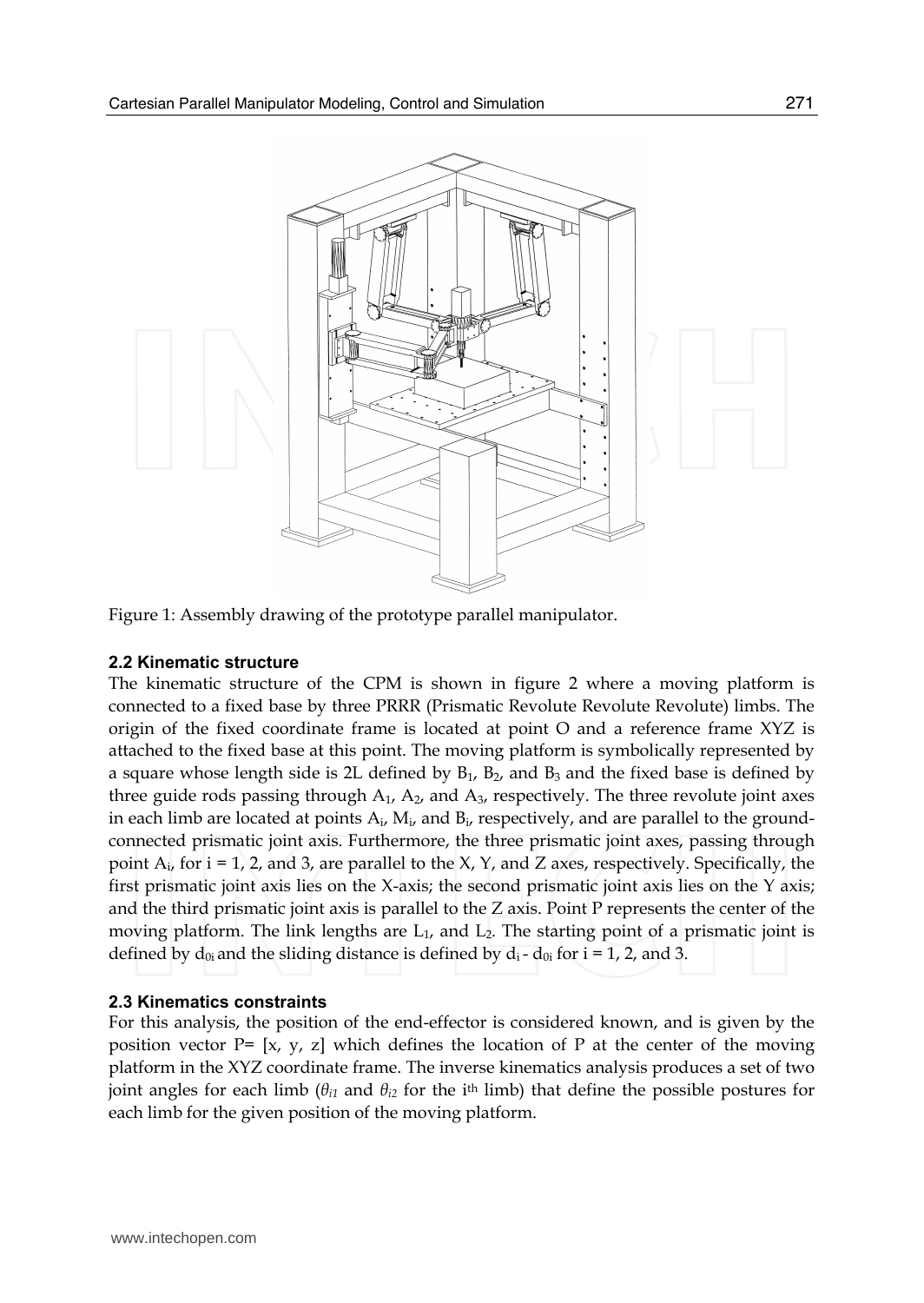

Figure 2: Spatial 3-*PRRR* parallel manipulator.

### **2.3.1 The first limb**

A schematic diagram of the first limb of the CPM is sketched in figure 3, and then the relationships for the first limb are written for the position  $P[x, y, z]$  in the coordinate frame XYZ.



Figure 3: Description of the joint angles and link lengths for the first limb.

$$
y=L_1 \cos \theta_{11}+L_2 \cos \theta_{12}+L \tag{1}
$$

$$
z = L_1 \sin \theta_{11} + L_2 \sin \theta_{12} \tag{2}
$$

$$
L_2^2 = (y - L_1 \cos \theta_{11} - L)^2 + (z - L_1 \sin \theta_{11})^2
$$
 (3)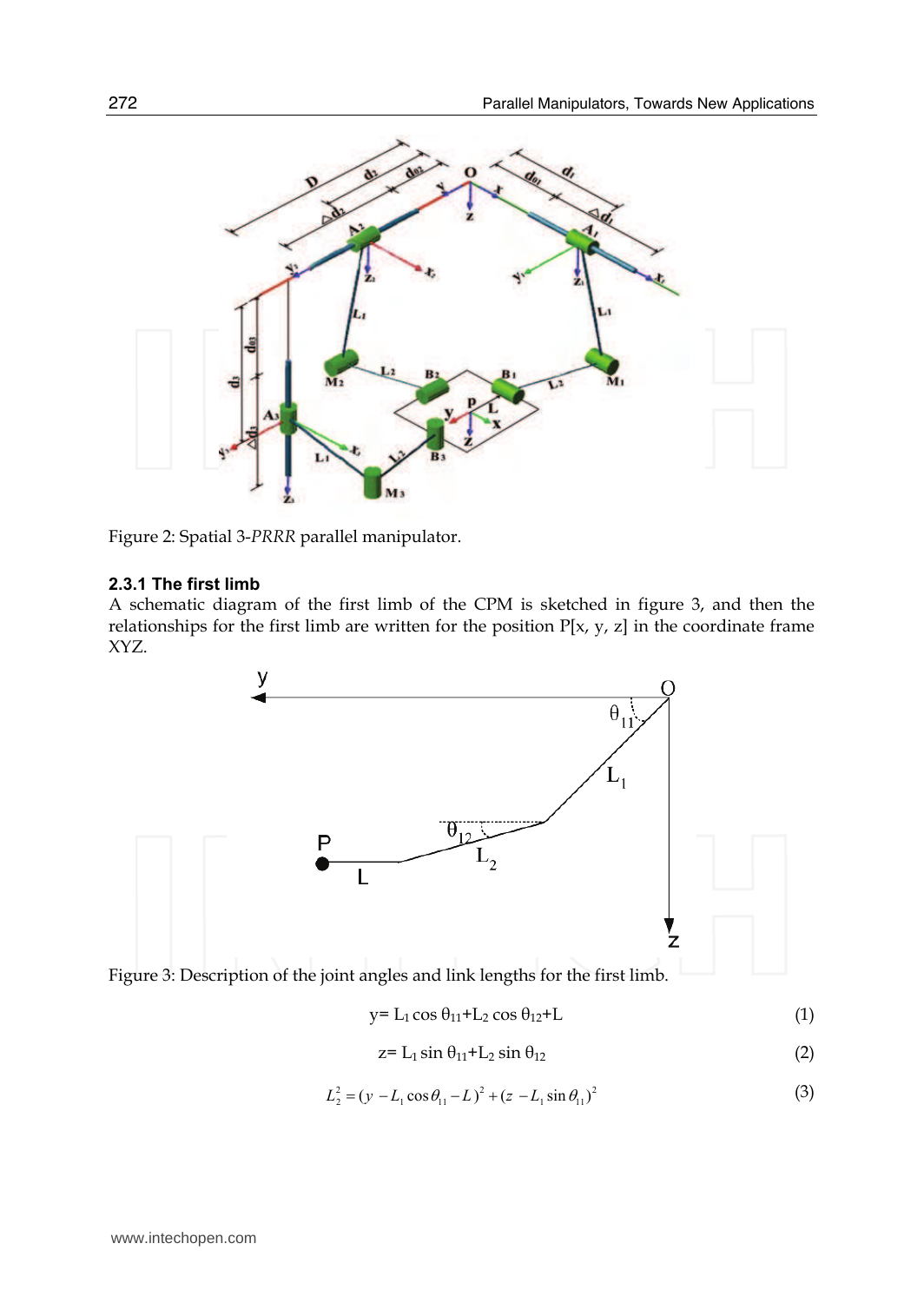# **2.3.2 The second limb**

A schematic diagram of the second limb of the CPM is sketched in figure 4, and then the relationships for the second limb are written for the position  $P[x, y, z]$  in the coordinate frame XYZ.

$$
z = L_1 \cos \theta_{21} + L_2 \cos \theta_{22} \tag{4}
$$

$$
x = L_1 \sin \theta_{21} + L_2 \sin \theta_{22} + L \tag{5}
$$



Figure 4: Description of the joint angles and link for the second limb.

# **2.3.3 The third limb**

A schematic diagram of the third limb of the CPM is sketched in figure 5, and then the relationships for the third limb are written for the position  $P[x, y, z]$  in the coordinate frame XYZ.



Figure 5: Description of the joint angles and link lengths for the third limb.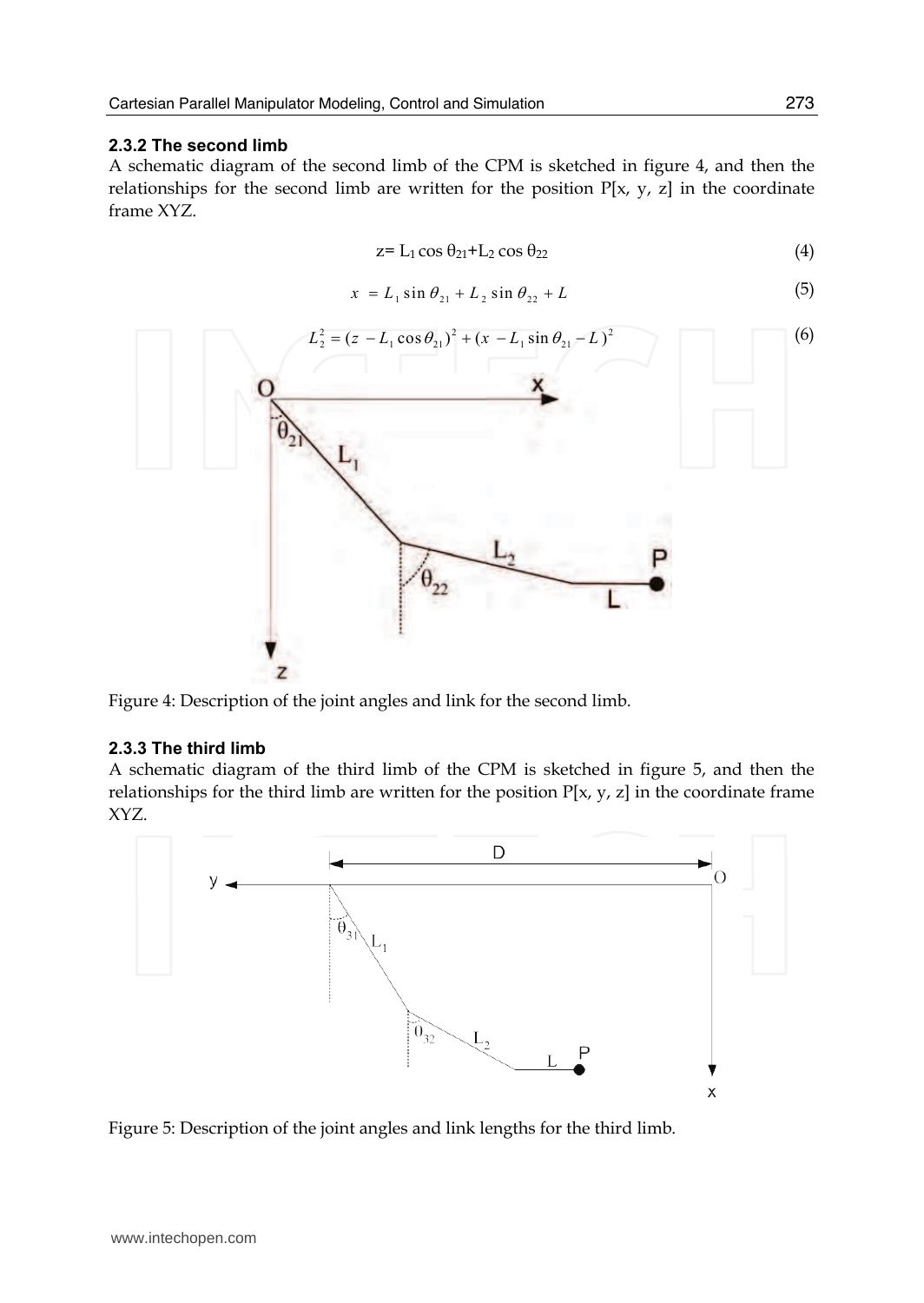$$
x = L_1 \cos \theta_{31} + L_2 \cos \theta_{32} \tag{7}
$$

$$
y = D - L - L_1 \sin \theta_{31} - L_2 \sin \theta_{32} \tag{8}
$$

$$
L_2^2 = (x - L_1 \cos \theta_{31})^2 + (y - D + L_1 \sin \theta_{31} + L)^2
$$
 (9)

#### **2.4 Linear actuation method**

As described by Han Sung Kim and Lung-Wen Tsai (Kim & Tsai, 2002), for the linear actuation method, a linear actuator drives the prismatic joint in each limb whereas all the other joints are passive. This method has the advantage of having all actuators installed on the fixed base. The forward and inverse kinematic analyses are trivial since there exists a one-to-one correspondence between the end-effector position and the input joint displacements. Referring to figure 2, each limb constrains point *P* to lie on a plane which passes through point *Ai* and is perpendicular to the axis of the linear actuator. Consequently, the location of *P* is determined by the intersection of three planes. A simple kinematic relation can be written as

$$
\begin{bmatrix} x \\ y \\ z \end{bmatrix} = \begin{bmatrix} d_1 \\ d_2 \\ d_3 \end{bmatrix}
$$
 (10)

#### **3. Analysis of manipulator dynamics**

An understanding of the manipulator dynamics is important from several different perspectives. First, it is necessary to properly size the actuators and other manipulator components. Without a model of the manipulator dynamics, it becomes difficult to predict the actuator force requirements and in turn equally difficult to properly select the actuators. Second, a dynamics model is useful for developing a control scheme. With an understanding of the manipulator dynamics, it is possible to design a controller with better performance characteristics than would typically be found using heuristic methods after the manipulator has been constructed. Moreover, some control schemes such as the computed torque controller rely directly on the dynamics model to predict the desired actuator force to be used in a feedforward manner. Third, a dynamical model can be used for computer simulation of a robotic system. By examining the behavior of the model under various operating conditions, it is possible to predict how a robotic system will behave when it is built. Various manufacturing automation tasks can be examined without the need of a real system. Several approaches have been used to characterize the dynamics of parallel manipulators. The most common approaches are based upon application of the Newton-Euler formulations, and Lagrange's equations of motion (Tsai, 1999). The traditional Newton-Euler formulation requires the equations of motion to be written once for each body of a manipulator, which inevitably leads to a large number of equations and results in poor computational efficiency. The Lagrangian formulation eliminates all of the unwanted reaction forces and moments at the outset. It is more efficient than the Newton-Euler formulation. However, because of the numerous constraints imposed by the closed loops of a manipulator, deriving explicit equations of motion in terms of a set of independent generalized coordinates becomes a prohibitive task. To simplify the problem, additional coordinates along with a set of Lagrangian multipliers are often introduced (Tsai, 1999).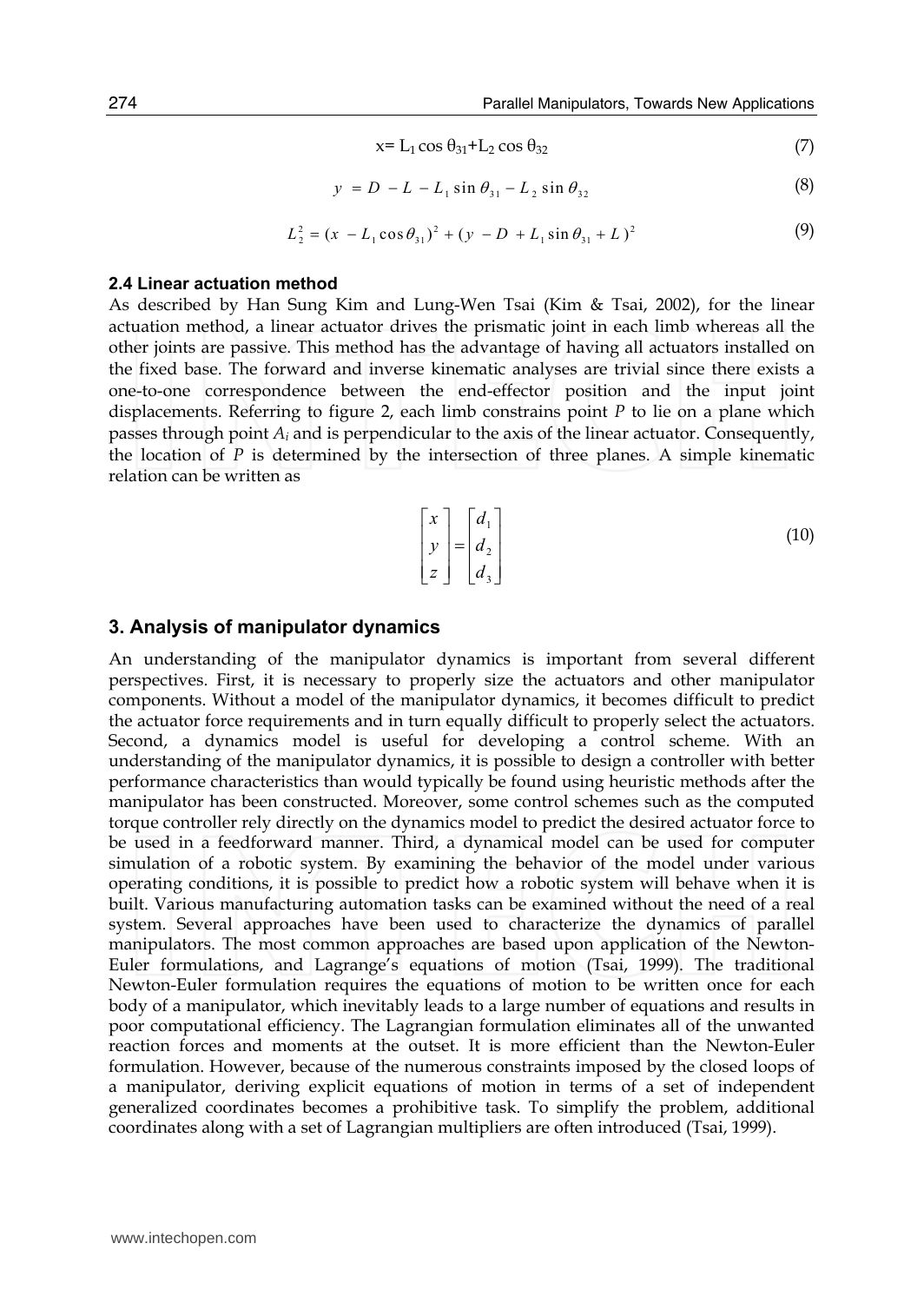#### **3.1 Lagrange based dynamic analysis**

It can be assumed that the first rod of each limb is a uniform and its mass is  $m_1$ . The mass of second rod of each limb is evenly divided between and concentrated at joints  $M_i$  and  $B_i$ . This assumption can be made without significantly compromising the accuracy of the model since the concentrated mass model of the connecting rods does capture some of the dynamics of the rods. Also, the damping at the actuator is disregarded since the Lagrangian model does not readily accommodate viscous damping as is assumed for the actuators.

The Lagrangian equations are written in terms of a set of redundant coordinates. Therefore, the formulation requires a set of constraint equations derived from the kinematics of a mechanism. These constraint equations and their derivatives must be adjoined to the equations of motion to produce a number of equations that is equal to the number of unknowns. In general, the Lagrange multiplier approach involves solving the following system of equations (Tsai, 1999):

$$
\frac{d}{dt}\left(\frac{\partial L}{\partial \dot{q}_j}\right) - \frac{\partial L}{\partial q_j} = Q_j + \sum_{i=1}^k (\lambda_i \frac{\partial f_i}{\partial q_j})
$$
\n(11)

For  $j = 1$  to n, where

*j* : is the generalized coordinate index,

*n*: is the number of generalized coordinates,

*i* : is the constraint index,

 $q_i$ : is the j<sup>th</sup> generalized coordinate,

*k* : is the number of constraint functions,

*L* : is the Lagrange function, where L= T− V,

*T* : is the total kinetic energy of the manipulator,

*V* : is the total potential energy of the manipulator,

*fi* : is a constraint equation,

*Qj* : is a generalized external force, and

 $\lambda_i$ : is the Lagrange multiplier.

Theoretically, the dynamic analysis can be accomplished by using just three generalized coordinates since this is a 3 DOF manipulator. However, this would lead to a cumbersome expression for the Lagrange function, due to the complex kinematics of the manipulator. So we choose three redundant coordinates which are  $\theta_{11}$ ,  $\theta_{21}$  and  $\theta_{31}$  beside the generalized coordinates x, y, and z. Thus we have  $\theta_{11}$ ,  $\theta_{21}$ ,  $\theta_{31}$ , , x, y, and z as the generalized coordinates. Equation 11 represents a system of six equations in six variables, where the six variables are  $\lambda_i$  for i = 1, 2, and 3, and the three actuator forces,  $Q_j$  for j = 4, 5, and 6. The external generalized forces,  $Q_i$  for  $j=1$ , 2, and 3, are zero since the revolute joints are passive. This formulation requires three constraint equations,  $f_i$  for  $i = 1, 2$ , and 3, that are written in terms of the generalized coordinates.

# **3.2 Derivation of the manipulator's dynamics**

#### **3.2.1 The kinetic and potential energy of the first limb**

Referring to figure 6, the velocities of  $A_1$  (the prismatic joint of the first limb),  $A_2$  and  $A_3$  are *x* , *y* and *z* . The angular velocity of the rod  $A_1 M_1$  is  $\dot{\theta}_{11}$ . We can consider the moment of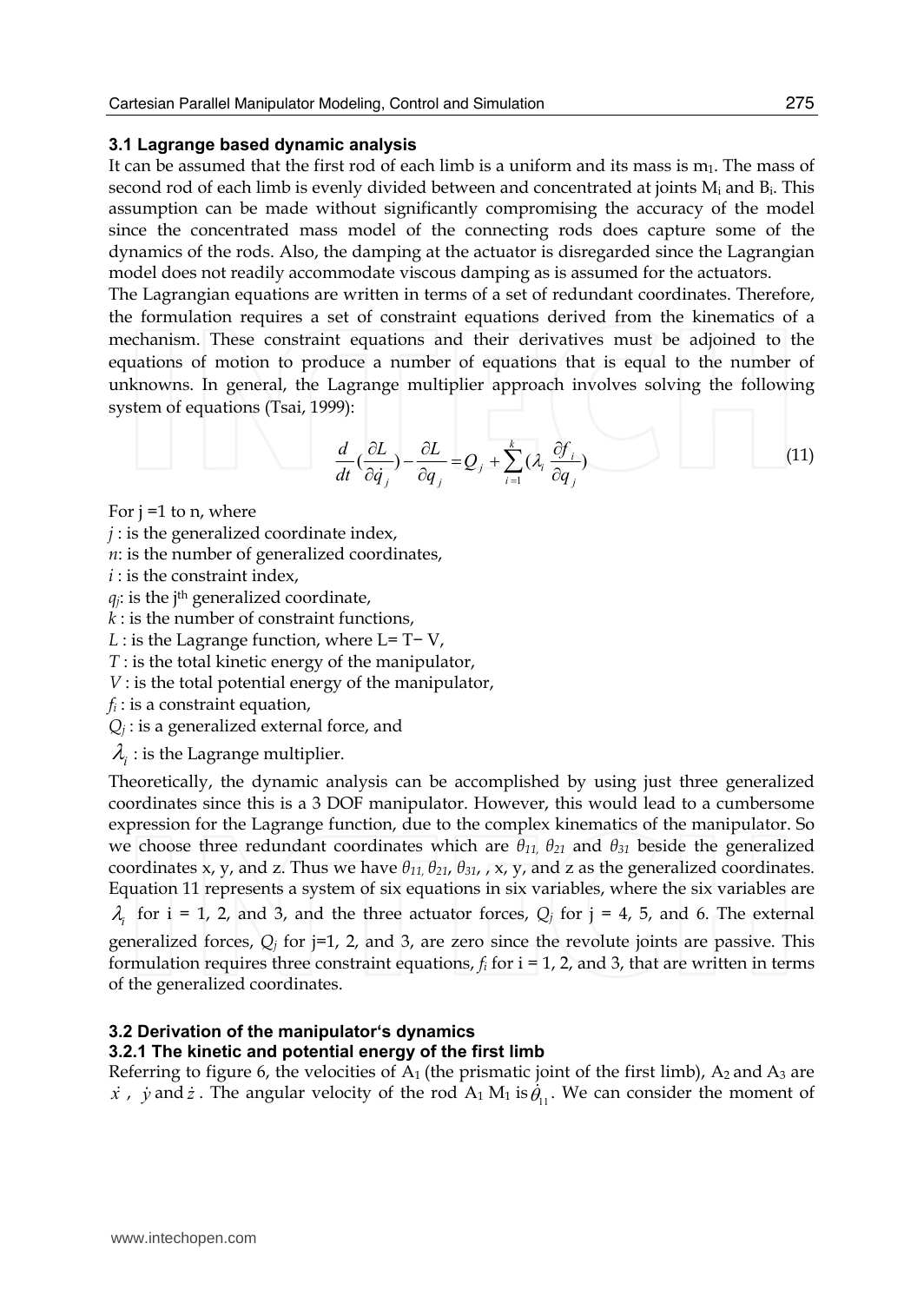inertia of rods A<sub>1</sub> M<sub>1</sub>, A<sub>2</sub> M<sub>2</sub>, and A<sub>3</sub> M<sub>3</sub> is  $I = \frac{m_1}{12} L_1^2$  $I = \frac{m_1}{4\pi} L_1^2$ . m<sub>3</sub> is the mass of each prismatic joint (A1, A2, and A3). So, the total kinetic energy of the first limb, *T1*, is

$$
T_1 = [m_1 + m_2 + m_3] \frac{\dot{x}^2}{2} + \frac{m_2}{4} (\dot{y}^2 + \dot{z}^2) + (\frac{m_1}{6} + \frac{m_2}{4}) L_1^2 \dot{\theta}_{11}^2
$$
\n(12)

The total potential energy of the first limb, *V1*,is



Figure 6: Schematic diagram of the first limb for the dynamic analysis.

#### **3.2.2 The kinetic and potential energy of the second limb**

Referring to figure 7, if the angular velocity of the rod  $A_2 M_2$  is  $\dot{\theta}_{21}$ , the total kinetic energy of the second limb, *T2* is

$$
T_{2} = [m_{1} + m_{2} + m_{3}] \frac{\dot{y}^{2}}{2} + \frac{m_{2}}{4} (\dot{x}^{2} + \dot{z}^{2}) + (\frac{m_{1}}{6} + \frac{m_{2}}{4}) L_{1}^{2} \dot{\theta}_{21}^{2}
$$
\n(A)

Figure 7: Schematic diagram of the second limb for the dynamic analysis.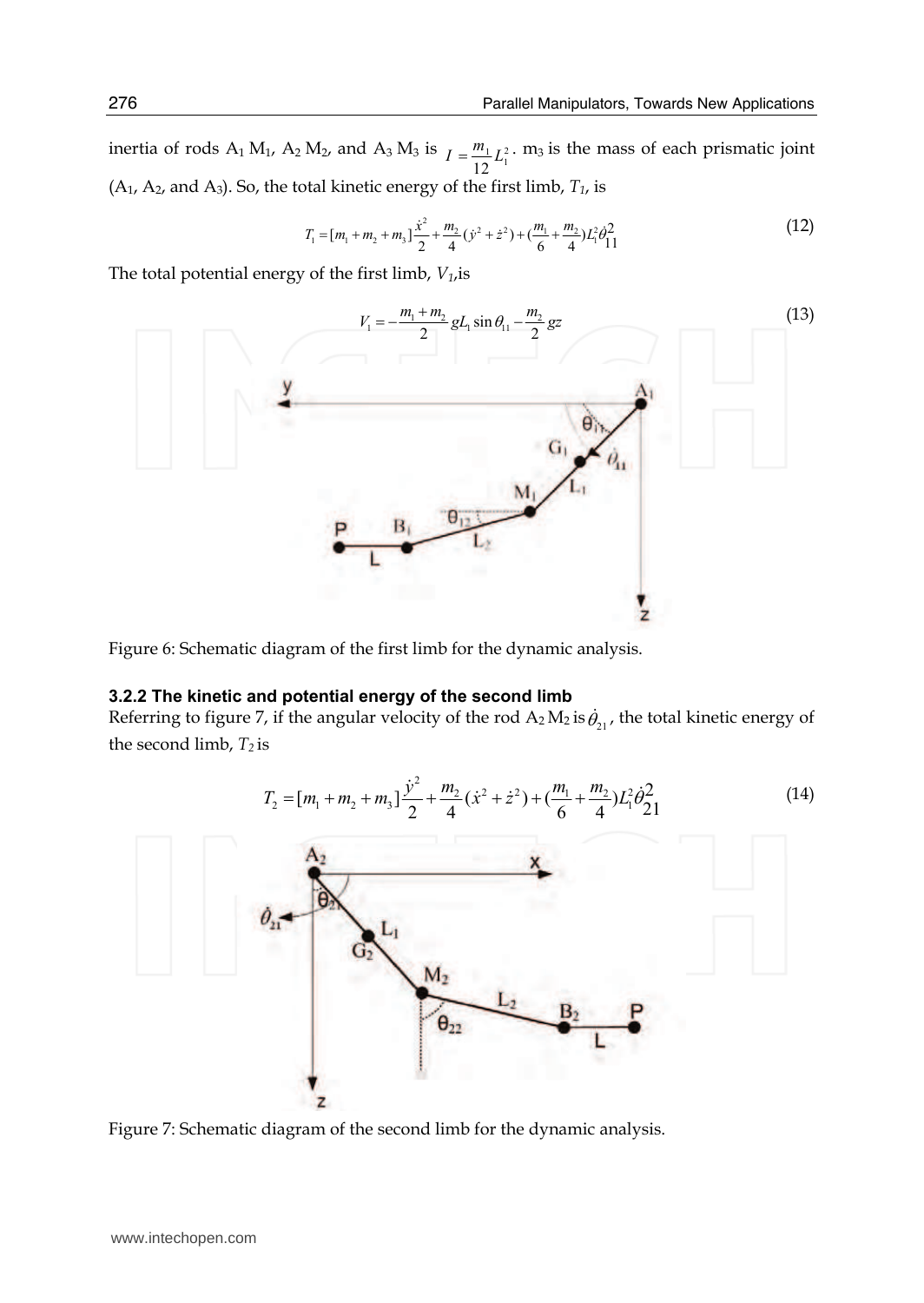The total potential energy of the second limb, V*2*, is given by

$$
V_2 = -\frac{m_1 + m_2}{2} g L_1 \cos \theta_{21} - \frac{m_2}{2} g z \tag{15}
$$

#### **3.2.3 The kinetic and potential energy of the third limb**

Referring to figure 8, the total kinetic energy of the second limb, *T3* is



Figure 8: Schematic diagram of the third limb for the dynamic analysis.

#### **3.2.4 Derivation of the Lagrange equation**

From equations 12, 14, and 16, the total kinetic energy of the manipulator *T* is given by:

$$
T = \frac{1}{2} [m_1 + 2m_2 + m_3 + m_4] (x^2 + y^2 + z^2) + (\frac{m_1}{6} + \frac{m_2}{4}) L_1^2 (\dot{\theta}_{11}^2 + \dot{\theta}_{21}^2 + \dot{\theta}_{31}^2)
$$
(18)

where m4 is the mass of the tool. From equations 13, 15, and 17, the total potential energy *V* of the manipulator is calculated relative to the plane of the stationary platform of the manipulator, and is found to be:

$$
V = -\frac{m_1 + m_2}{2}gL_1(\sin\theta_{11} + \cos\theta_{21}) - (m_1 + 2m_2 + m_3 + m_4)gz
$$
\n(19)

The Lagrange function is defined as the difference between the total kinetic energy, *T*, and the total potential energy *V*: *L= T− V* 

$$
L = A(x^{2} + y^{2} + z^{2}) + B(\dot{\theta}_{11}^{2} + \dot{\theta}_{21}^{2} + \dot{\theta}_{31}^{2}) + C(\sin \theta_{11} + \cos \theta_{21}) + Ez
$$
 (20)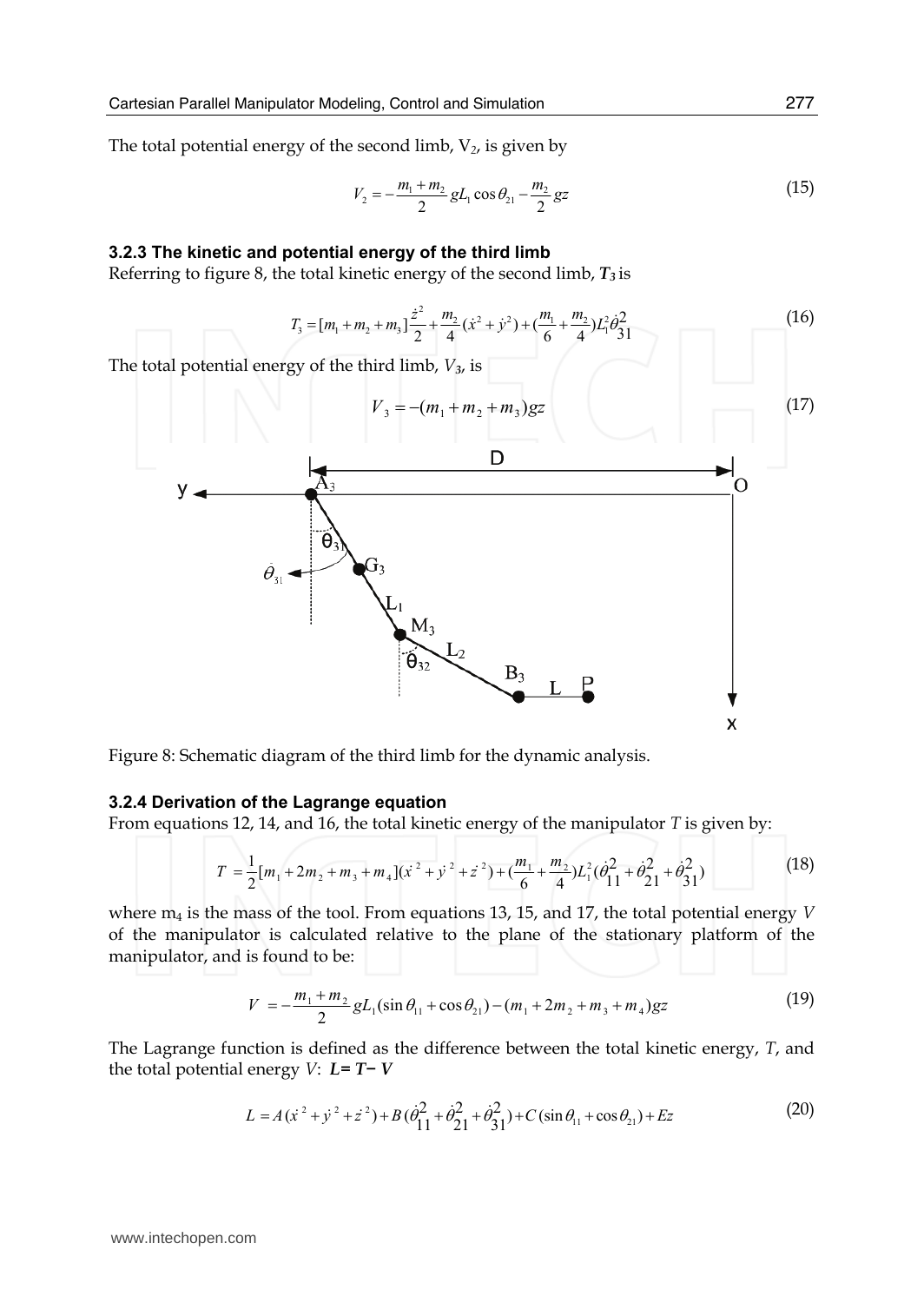Where:

$$
A = \frac{1}{2}[m_1 + 2m_2 + m_3 + m_4] \cdot B = \left(\frac{m_1}{6} + \frac{m_2}{4}\right)L_1^2 \cdot C = \frac{m_1 + m_2}{2}gL_1 \text{ and } E = (m_1 + 2m_2 + m_3 + m_4)g
$$

# **3.2.5 The constraint equations**

Differentiation of equation 3 with respect to time yields

$$
0 = \frac{(y - L_1 \cos \theta_{11} - L)}{((y - L)\sin \theta_{11} - z \cos \theta_{11})L_1} \dot{y} + \frac{(z - L_1 \sin \theta_{11})}{((y - L)\sin \theta_{11} - z \cos \theta_{11})L_1} \dot{z} + \dot{\theta}_{11}
$$
(27)

Differentiation of equation 6 with respect to time yields

$$
0 = \frac{(z - L_1 \cos \theta_{21})}{L_1(z \sin \theta_{21} + (L - x)\cos \theta_{21})} \dot{z} + \frac{(x - L_1 \sin \theta_{21} - L)}{L_1(z \sin \theta_{21} + (L - x)\cos \theta_{21})} \dot{x} + \dot{\theta}_{21}
$$
(28)

Differentiation of equation 9 with respect to time yields

$$
0 = \frac{(x - L_1 \cos \theta_{31})}{(x \sin \theta_{31} + \cos \theta_{31} (y - D + L))L_1} \dot{x} + \frac{(y - D + L_1 \sin \theta_{31} + L)}{(x \sin \theta_{31} + \cos \theta_{31} (y - D + L))L_1} \dot{y} + \dot{\theta}_{31}
$$
(29)

The equations 27, 28, and 29 are rearranged so as to produce:

$$
\begin{bmatrix} \dot{\theta}_{11} \\ \dot{\theta}_{21} \\ \dot{\theta}_{31} \end{bmatrix} = \Gamma \begin{bmatrix} \dot{x} \\ \dot{y} \\ \dot{z} \end{bmatrix}
$$
 (30)

Where

$$
\Gamma = \begin{bmatrix}\n0 & \frac{(y - L_1 \cos \theta_{11} - L)}{((y - L) \sin \theta_{11} - z \cos \theta_{11})L_1} & \frac{(z - L_1 \sin \theta_{11})}{((y - L) \sin \theta_{11} - z \cos \theta_{11})L_1} \\
\frac{(x - L_1 \sin \theta_{21} - L)}{L_1(z \sin \theta_{21} + (L - x) \cos \theta_{21})} & 0 & \frac{(z - L_1 \cos \theta_{21})}{L_1(z \sin \theta_{21} + (L - x) \cos \theta_{21})} \\
\frac{(x - L_1 \cos \theta_{31})}{((x \sin \theta_{31} + \cos \theta_{31})(y - D + L))L_1} & \frac{(y - D + L_1 \sin \theta_{31} + L)}{(x \sin \theta_{31} + \cos \theta_{31}(y - D + L))L_1} & 0\n\end{bmatrix}
$$

# **3.2.6 Taking the derivatives of the Lagrange function with respect to** *θ<sup>11</sup>*

$$
\frac{d}{dt}(\frac{\partial L}{\partial \dot{\theta}_{11}}) = 2B \ddot{\theta}_{11}^{\prime} \frac{\partial L}{\partial \theta_{11}} = C \cos \theta_{11}
$$

$$
\frac{d}{dt}\left(\frac{\partial L}{\partial \dot{\theta}_{11}}\right) - \frac{\partial L}{\partial \theta_{11}} = \sum_{i=1}^{3} (\lambda_i \frac{\partial f_i}{\partial \theta_{11}}) + Q_1
$$

 $(Q_1, Q_2, Q_3)$  =0 since the revolute joints are passive)

$$
2B\ddot{\theta}_{11} - C\cos\theta_{11} = \lambda_1\tag{31}
$$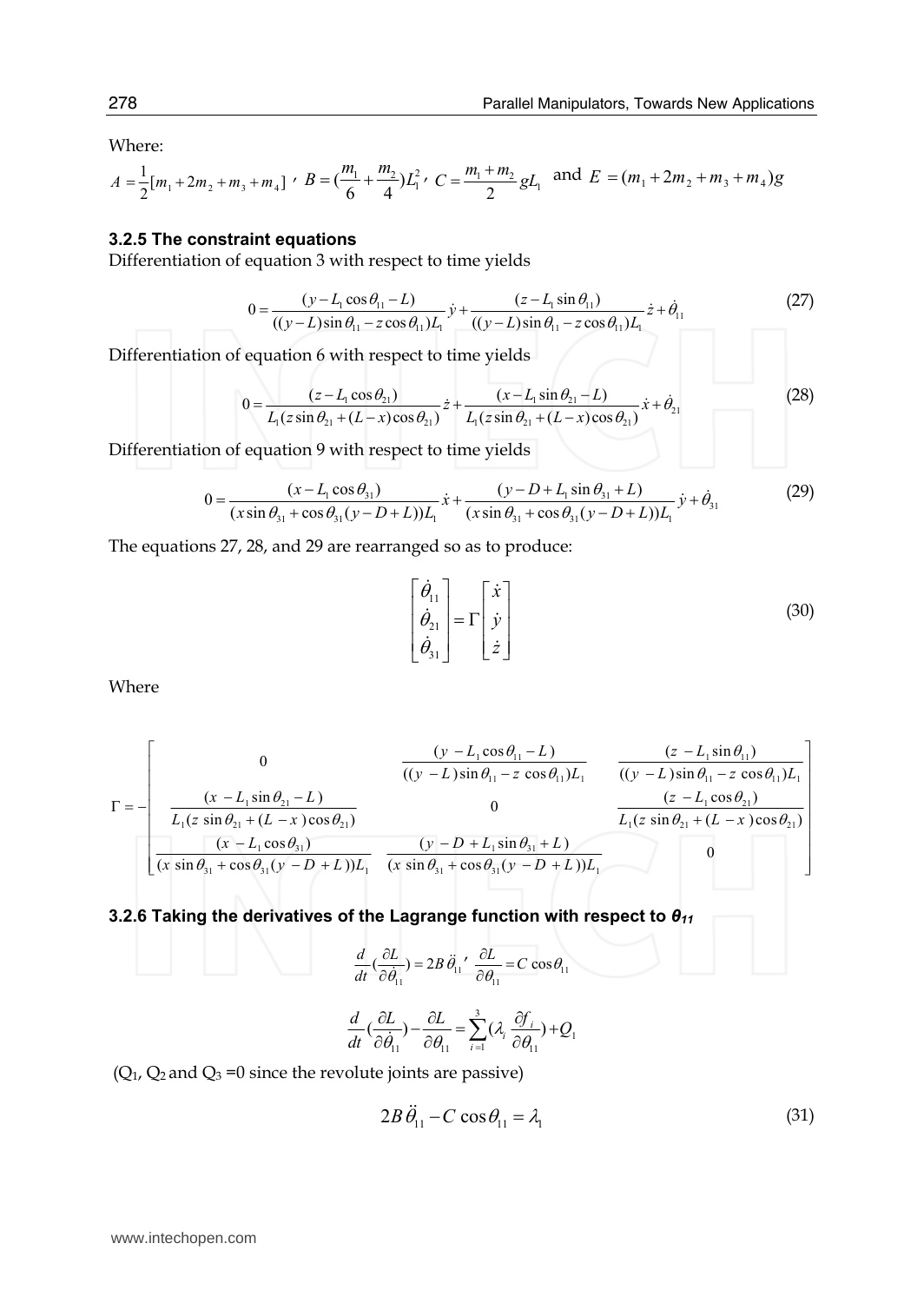# **3.2.7 Taking the derivatives of the Lagrange function with respect to** *θ<sup>21</sup>*

$$
\frac{d}{dt}(\frac{\partial L}{\partial \dot{\theta}_{21}}) = 2B \ddot{\theta}_{21}' \frac{\partial L}{\partial \theta_{21}} = -C \sin \theta_{21}
$$
\n
$$
\frac{d}{dt}(\frac{\partial L}{\partial \dot{\theta}_{21}}) - \frac{\partial L}{\partial \theta_{21}} = \sum_{i=1}^{3} (\lambda_i \frac{\partial f_i}{\partial \theta_{21}}) + Q_2
$$
\n
$$
2B \ddot{\theta}_{21} + C \sin \theta_{21} = \lambda_2
$$
\n(32)

**3.2.8 Taking the derivatives of the Lagrange function with respect to** *θ<sup>31</sup>*

$$
\frac{d}{dt}(\frac{\partial L}{\partial \dot{\theta}_{31}}) = 2B \ddot{\theta}_{31} \frac{\partial L}{\partial \theta_{31}} = 0
$$
\n
$$
\frac{d}{dt}(\frac{\partial L}{\partial \dot{\theta}_{31}}) - \frac{\partial L}{\partial \theta_{31}} = \sum_{i=1}^{3} (\lambda_i \frac{\partial f_i}{\partial \theta_{31}}) + Q_3
$$
\n
$$
2B \ddot{\theta}_{31} = \lambda_3
$$
\n(33)

Rearrangement of equations 31, 32, and 33 produces:

$$
2B\begin{bmatrix} \ddot{\theta}_{11} \\ \ddot{\theta}_{21} \\ \ddot{\theta}_{31} \end{bmatrix} + C\begin{bmatrix} -\cos\theta_{11} \\ \sin\theta_{21} \\ 0 \end{bmatrix} = \begin{bmatrix} \lambda_1 \\ \lambda_2 \\ \lambda_3 \end{bmatrix}
$$
 (34)

Differentiation equation 30 with respect to time yields

$$
\begin{bmatrix} \ddot{\theta}_{11} \\ \ddot{\theta}_{21} \\ \ddot{\theta}_{31} \end{bmatrix} = \Gamma \begin{bmatrix} \ddot{x} \\ \ddot{y} \\ \ddot{z} \end{bmatrix} + \frac{d\Gamma}{dt} \begin{bmatrix} \dot{x} \\ \dot{y} \\ \dot{z} \end{bmatrix}
$$

Substituting into equation 34 yields

$$
\begin{bmatrix} \lambda_1 \\ \lambda_2 \\ \lambda_3 \end{bmatrix} = 2B\Gamma \begin{bmatrix} \ddot{x} \\ \ddot{y} \\ \ddot{z} \end{bmatrix} + 2B\frac{d\Gamma}{dt} \begin{bmatrix} \dot{x} \\ \dot{y} \\ \dot{z} \end{bmatrix} + C\begin{bmatrix} -\cos\theta_{11} \\ \sin\theta_{21} \\ 0 \end{bmatrix}
$$
(35)

# **3.2.9 Taking the derivatives of the Lagrange function with respect to X**

$$
\frac{d}{dt}(\frac{\partial L}{\partial \dot{x}}) = 2A\ddot{x}' \frac{\partial L}{\partial x} = 0
$$

$$
\frac{d}{dt}(\frac{\partial L}{\partial \dot{x}}) - \frac{\partial L}{\partial x} = \sum_{i=1}^{3} (\lambda_i \frac{\partial f_i}{\partial x}) + Q_4
$$

=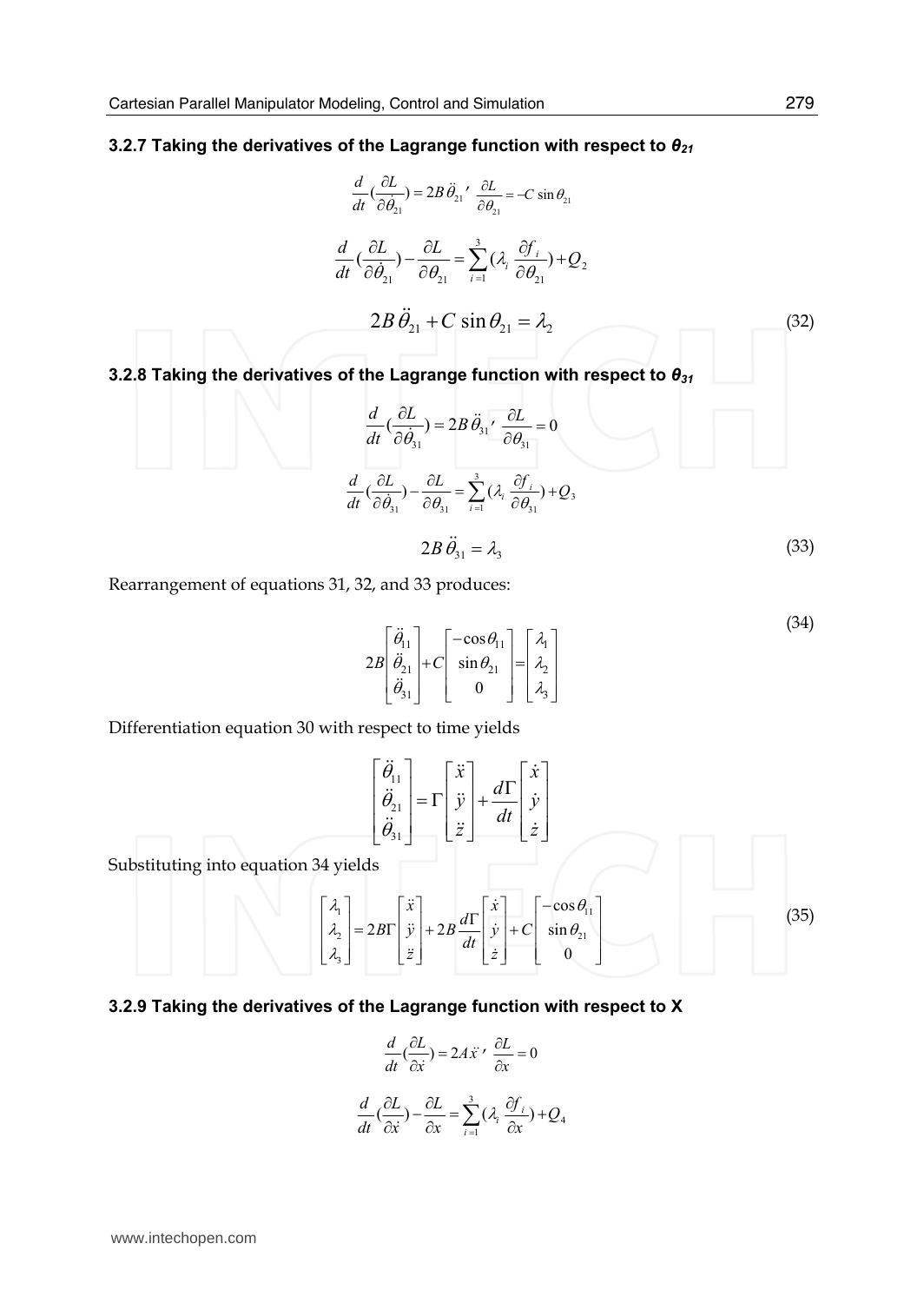$$
2A\ddot{x} = F_x - \Gamma_{11}\lambda_1 - \Gamma_{21}\lambda_2 - \Gamma_{31}\lambda_3
$$
\n(36)

where  $F_x$ ,  $F_x$  and  $F_x$  are the forces applied by the actuator for the first, second and third limbs.  $\Gamma_{ii}$  is the (i, j) element of the  $\Gamma$  matrix.

# **3.2.10 Taking the derivatives of the Lagrange function with respect to Y**

$$
\frac{d}{dt}(\frac{\partial L}{\partial y}) = 2Ay' \cdot \frac{\partial L}{\partial y} = 0
$$
\n
$$
\frac{d}{dt}(\frac{\partial L}{\partial y}) - \frac{\partial L}{\partial y} = \sum_{i=1}^{3} (\lambda_i \frac{\partial f_i}{\partial y}) + Q_s
$$
\n
$$
2Ay' = F_y - \Gamma_{12}\lambda_1 - \Gamma_{22}\lambda_2 - \Gamma_{32}\lambda_3 \tag{37}
$$

# **3.2.11 Taking the derivatives of the Lagrange function with respect to Z**   $\overline{1}$   $\overline{2}$

$$
\frac{d}{dt}(\frac{\partial L}{\partial \dot{z}}) = 2A\ddot{z} \cdot \frac{\partial L}{\partial z} = E
$$
\n
$$
\frac{d}{dt}(\frac{\partial L}{\partial \dot{z}}) - \frac{\partial L}{\partial z} = \sum_{i=1}^{3} (\lambda_i \frac{\partial f_i}{\partial z}) + Q_6
$$
\n
$$
2A\ddot{z} - E = F_z - \Gamma_{13}\lambda_1 - \Gamma_{23}\lambda_2 - \Gamma_{33}\lambda_3
$$
\n(38)

Rearrangement of equations 36, 37, and 38 produces:

$$
\begin{bmatrix} F_x \\ F_y \\ F_z \end{bmatrix} = 2A \begin{bmatrix} \ddot{x} \\ \ddot{y} \\ \ddot{z} \end{bmatrix} - \begin{bmatrix} 0 \\ 0 \\ E \end{bmatrix} + \Gamma^T \begin{bmatrix} \lambda_1 \\ \lambda_2 \\ \lambda_3 \end{bmatrix}
$$

Substituting into equation 35 yields

$$
\begin{bmatrix} F_x \\ F_y \\ F_z \end{bmatrix} = -\begin{bmatrix} 0 \\ 0 \\ E \end{bmatrix} + \Gamma^T C \begin{bmatrix} -\cos \theta_{11} \\ \sin \theta_{21} \\ 0 \end{bmatrix} + (2AI + \Gamma^T 2BT) \begin{bmatrix} \ddot{x} \\ \ddot{y} \\ \ddot{z} \end{bmatrix} + \Gamma^T 2B \frac{d\Gamma}{dt} \begin{bmatrix} \dot{x} \\ \dot{y} \\ \dot{z} \end{bmatrix}
$$

The dynamic equation of the whole system can be written as

$$
F = M(q)\ddot{q} + G(q, \dot{q})\dot{q} + K(q) \tag{39}
$$

Where

$$
F = \begin{bmatrix} F_x \\ F_y \\ F_z \end{bmatrix}, \ \ddot{q} = \begin{bmatrix} \ddot{x} \\ \ddot{y} \\ \ddot{z} \end{bmatrix}, \ \dot{q} = \begin{bmatrix} \dot{x} \\ \dot{y} \\ \dot{z} \end{bmatrix}, \ q = \begin{bmatrix} x \\ y \\ z \end{bmatrix}, M \ (q) = 2AI + \Gamma^T \ 2B \Gamma \ , \ G \ (q, \dot{q}) = \Gamma^T \ 2B \ \frac{d \Gamma}{dt} \ , \text{and}
$$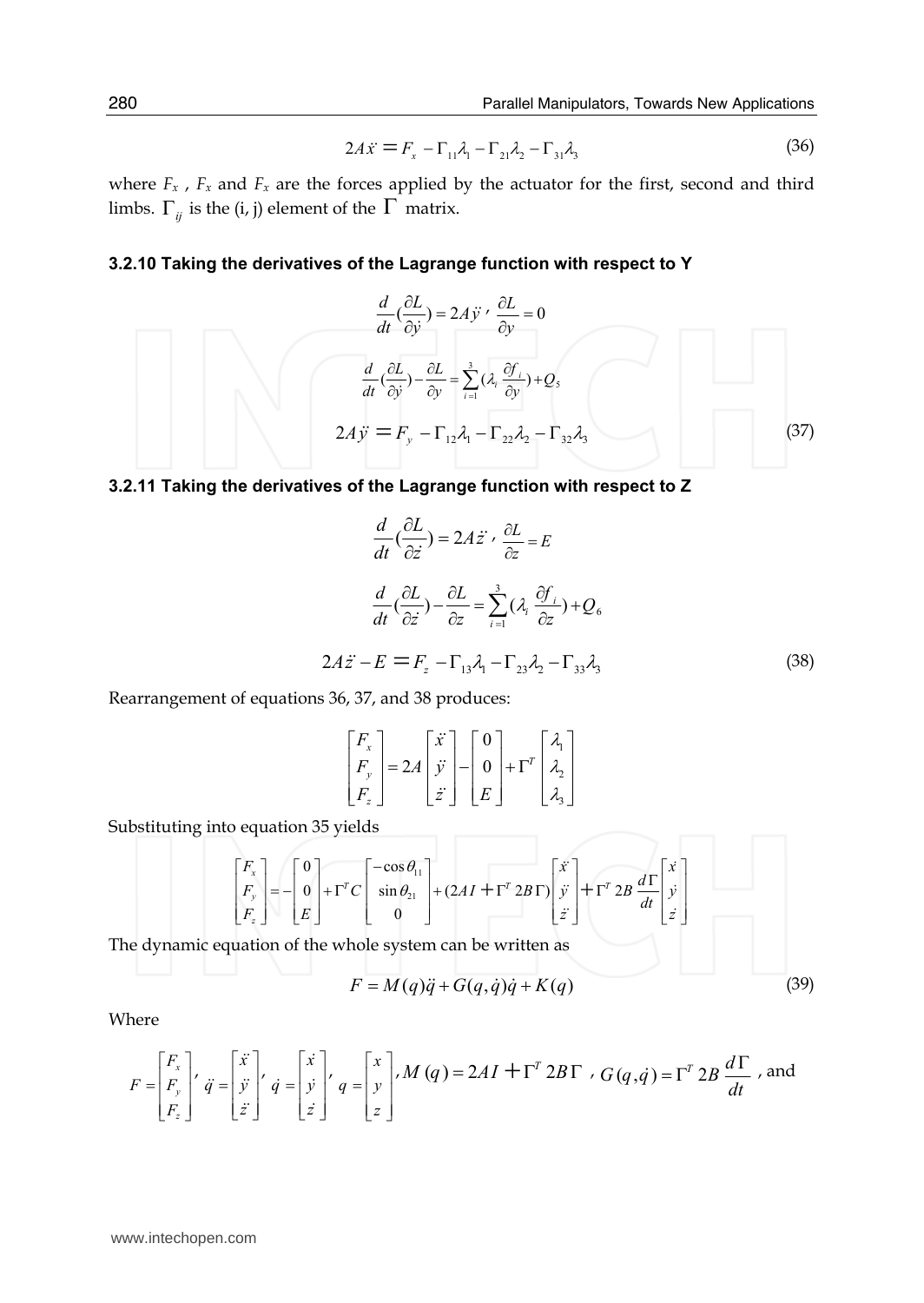$$
K(q) = -\begin{bmatrix} 0 \\ 0 \\ E \end{bmatrix} + \Gamma^T C \begin{bmatrix} -\cos \theta_{11} \\ \sin \theta_{21} \\ 0 \end{bmatrix}
$$

where *q* is the 3×1 vector of joint displacements,  $\dot{q}$  is the 3×1 vector of joint velocities, *F* is the  $3\times1$  vector of applied force inputs,  $M(q)$  is the manipulator inertia matrix,  $G(q, \dot{q})$  is the manipulator centripetal and coriolis matrix which is the 3×3 matrix of centripetal and coriolis forces, and *K(q)* is the vector of gravitational forces which is the 3×1 vector of gravitational forces due to gravity. The Lagrangian dynamics equation, equation 39, possess important properties that facilities analysis and control system design. Among theses are (Lewis et al., 1993): the *M(q)* is a 3×3 symmetric and positive definite matrix and the matrix  $W(q, \dot{q}) = \dot{M}(q) - 2G(q, \dot{q})$  is a skew symmetric matrix.

# **4. Controller design**

#### **4.1 Introduction**

The control problem for robot manipulators is the problem of determining the time history of joint inputs required to cause the end-effector to execute a commanded motion. The joint inputs may be joint forces or torques depending on the model used for controller design.

Position control and trajectory tracking are the most common tasks for robot manipulators; given a desired trajectory, the joint force is chosen so that the manipulator follows that trajectory. The control strategy should be robust with respect to initial condition errors, sensor noise, and modeling errors. The primary goal of motion control in joint space is to make the robot joints  $q$  track a given time varying desired joint position  $q_d$ . Rigorously, we say that the motion control objective in joint space is achieved provided that  $\lim_{\varepsilon(t)=0}$ 

where  $e(t)=q_d(t) - q(t)$  denotes the joint position error. Although the dynamics of the manipulator's equation is complicated, it nevertheless is an idealization, and there are a number of dynamic effects that are not included in this equation. For example, friction at the joints is not accounted for in this equation and may be significant for some manipulators. Also, no physical body is completely rigid. A more detailed analysis of robot dynamics would include various sources of flexibility, such as elastic deformation of bearings and gears, deflection of the links under load, and vibrations.

#### **4.2 PID control versus model based control**

The PID controller is a single-input/single-output (SISO) controller that produces a control signal that is a sum of three terms. The first term is proportional (P) to the positioning error, the second term is proportional to the integral (I) of the error, and the third is proportional to the derivative (D) of the error. The PID (or PD) type is usually employed in industrial robot manipulators because it is easy to implement and requires little computation time during real time operation. This approach views each actuator of the manipulator independently, and essentially ignores the highly coupled and nonlinear nature of the manipulator. The error between the actual and desired joint position is used as feedback to control the actuator associated with each joint. However, independent joint controllers can not achieve a satisfactory performance due to their inherent low rejection of disturbances and parameter variations. Because of such limitation, model based control algorithms were proposed (Sciavicco et al., 1990) that have the potential to perform better than independent

*t* →∞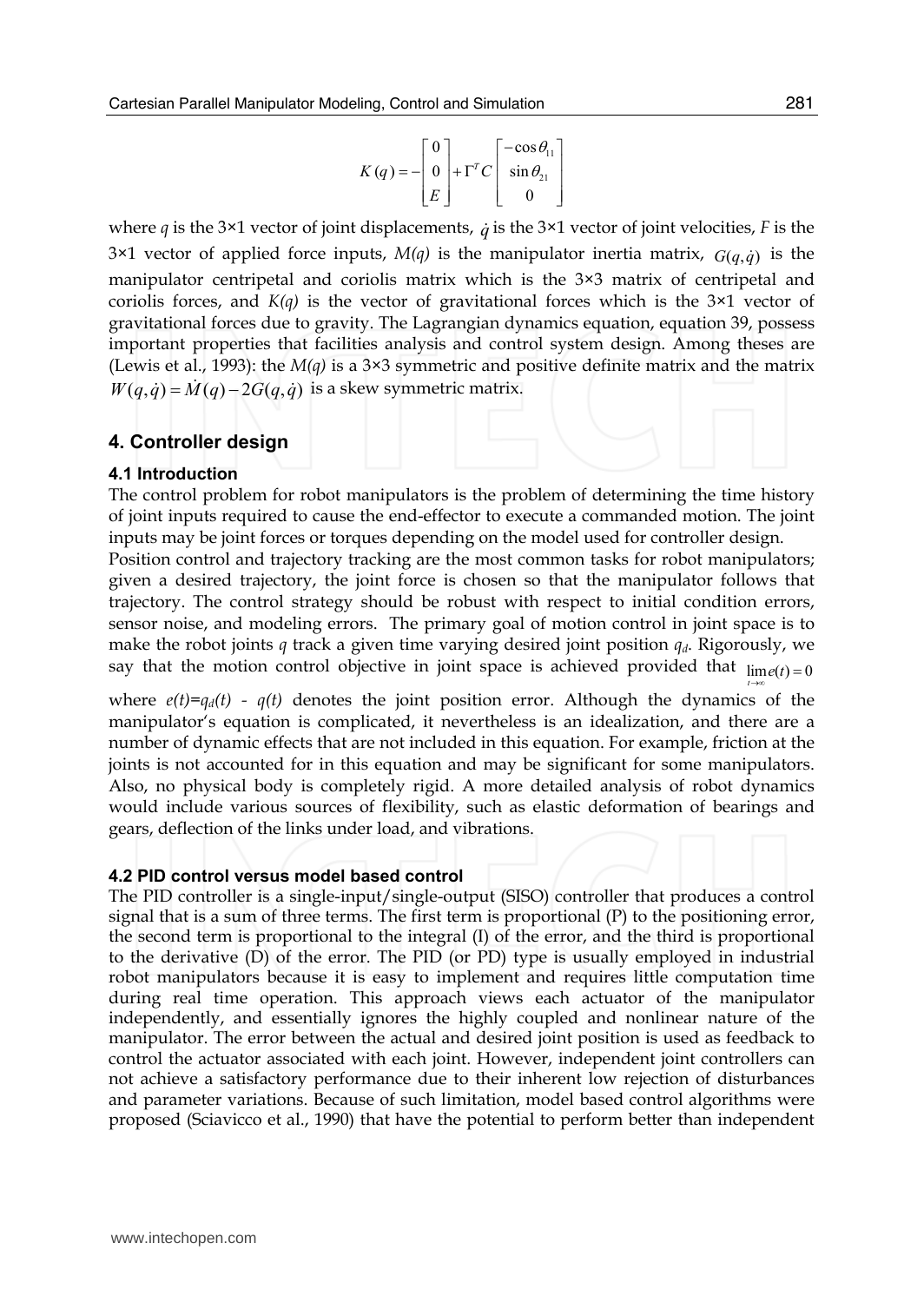joint controllers that do not account for manipulator dynamics. However, the difficulty with the model based controller is that it requires a good model of the manipulator inverse dynamics and good estimates of the model parameters, making this controller more complex and difficult to implement than the non-model based controller. The model based control scheme was intensively experimentally tested for example the experimental evaluation of computed torque control was presented in (Griffiths et al., 1989).

#### **4.3 PD control with position and velocity reference**

The first PD control law is based on the position and velocity error of each actuator in the joint space. To implement the joint control architecture, the values for the joint position error and the joint rate error of the closed chain system are used to compute the joint control force *F* (Spong & Vidyasagar, 1989).

$$
F = K_p e + K_p \dot{e}
$$
 (40)

Where  $e = q_d - q$ , which is the vector of position error of the individual actuated joints, and  $\dot{e}$  =  $\dot{q}_d$  –  $\dot{q}$ , which is the vector of velocity error of the individual actuated joints. Where  $\dot{q}_d$  and  $q_d$  are the desired joint velocities and positions, and  $K_D$  and  $K_P$  are 3 ×3 diagonal matrices of velocity and position gains. Although this type of controller is suitable for real time control since it has very few computations compared to the complicated nonlinear dynamic equations, there are a few downsides to this controller. It needs high update rate to achieve reasonable accuracy. Using local PD feedback law at each joint independently does not consider the couplings of dynamics between robot links. As a result, this controller can cause the motor to overwork compared to other controllers presented next.

#### **4.4 PD Control with gravity compensation**

This is a slightly more sophisticated version of PD control with a gravitational feedforward term. Consider the case when a constant equilibrium posture is assigned for the system as the reference input vector  $q_d$ . It is desired to find the structure of the controller which ensures global asymptotic stability of the above posture. The control law *F* is given by (Spong & Vidyasagar, 1989):

$$
F = K_p e + K_p \dot{e} + K(q_d)
$$
\n<sup>(41)</sup>

It has been shown (Spong, 1996) that the system is asymptotically stable but it is only proven with constant reference trajectories. Although with varying desired trajectories, this type of controller cannot guarantee perfect tracking performance. Hence, more dynamic modeling information is needed to incorporate into the controller.

#### **4.5 PD control with full dynamics feedforward terms**

This type of controller augments the basic PD controller by compensating for the manipulator dynamics in the feedforward way. It assumes the full knowledge of the robot parameters. The key idea for this type of controller is that if the full dynamics is correct, the resulting force generated by the controller will also be perfect. The controller is given by (Gullayanon , 2005)

$$
F = M(q_d)\ddot{q}_d + G(q_d, \dot{q}_d)\dot{q}_d + K(q_d) + K_p e + K_p \dot{e}
$$
\n(42)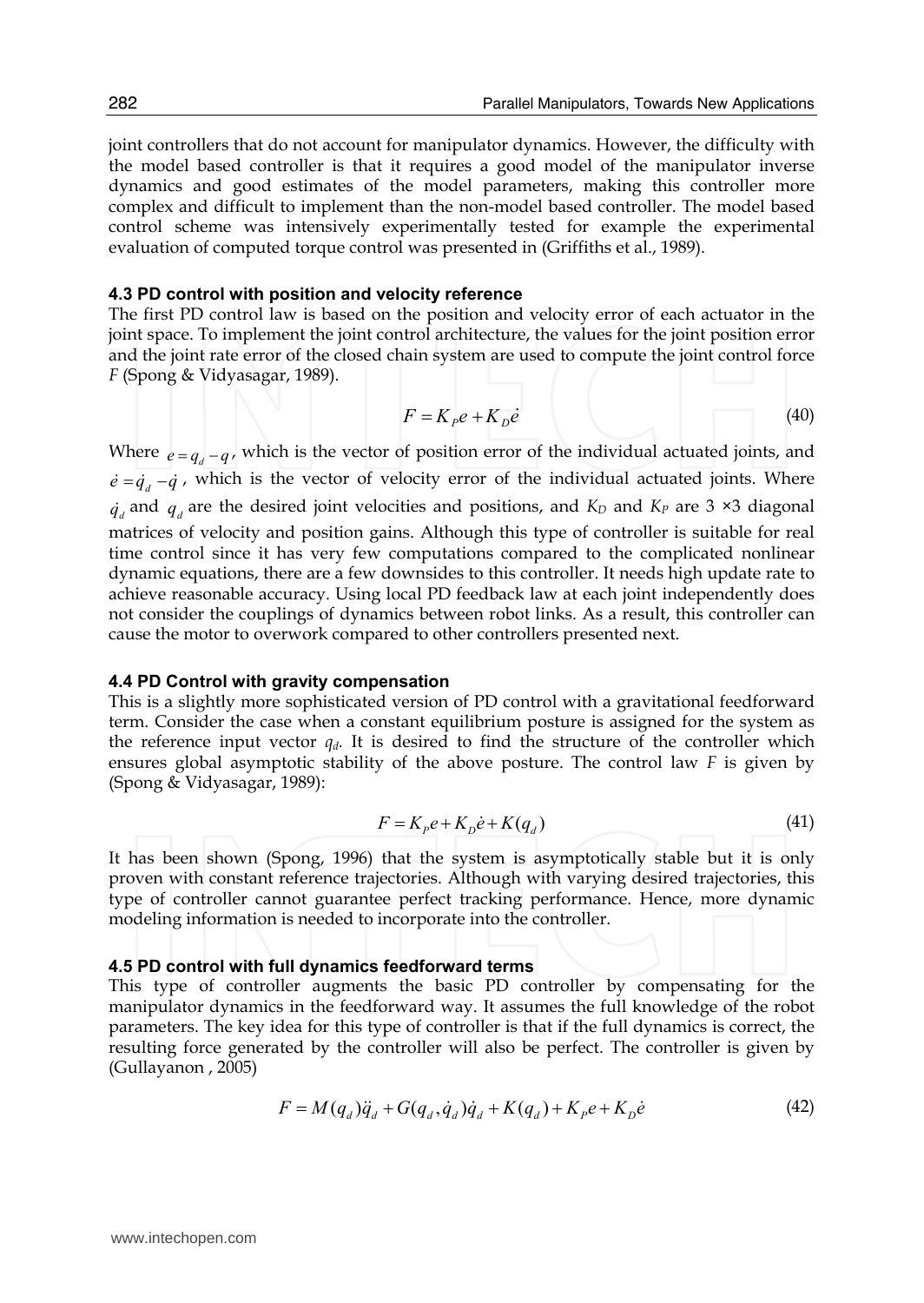If the dynamic knowledge of the manipulator is accurate, and the position and velocity error terms are initially zero, the applied force  $F = M (q_d) \ddot{q}_d + G (q_d, \dot{q}_d) \dot{q}_d + K (q_d)$ 

is sufficient to maintain zero tracking error during motion. This controller is very similar to the computed torque controller, which is presented next. The difference between these two controllers is the location of the position and velocity correction terms. This controller is less sensitive to any mass changes in the system. For example, if the robot picks up a heavy load in the middle of its operation, this controller is likely to respond to this change slower compared to computed torque controller. The advantage of this controller is that once the desired trajectory for a given task has been specified, then the feedforward terms relying on the robot dynamics  $M(q_d) \ddot{q}_d + G(q_d, \dot{q}_d) \dot{q}_d + K(q_d)$  can be computed offline to reduce the computational burden.

#### **4.6 Computed torque control**

This controller is developed for the manipulator to examine if it is possible to improve the performance of the trajectory tracking of the manipulator by utilizing a more complete understanding of the manipulator dynamics in the controller design. This controller employs a computed torque control approach, and it uses a model of the manipulator dynamics to estimate the actuator forces that will result in the desired trajectory. Since this type of controller takes into account the nonlinear and coupled nature of the manipulator, the potential performance of this type of controller should be quite good. The disadvantage of this approach is that it requires a reasonably accurate and computationally efficient model of the inverse dynamics of the manipulator to function as a real time controller. The controller computes the dynamics online, using the sampled joint position and velocity data. The key idea is to find an input vector, *F*, as a function of the system states, which is capable to realize an input/output relationship of linear type. It is desired to perform not a local linearization but a global linearization of system dynamics obtained by means of a nonlinear state feedback. Using the computed torque approach with a proportional-derivative (PD) outer control loop, the applied actuator forces are calculated at each time step using the following force law as described by Lewis, 1993:

$$
F = M(q)[\ddot{q}_d + K_p \dot{e} + K_p e] + G(q, \dot{q})\dot{q} + K(q)
$$
\n(43)

where *F* is the force applied to input links,  $K_D$  is the diagonal matrix of the derivative gains, *K<sup>P</sup>* is the diagonal matrix of the proportional gains, and *e* is the vector of the position errors of the input links,  $e = q_d - q$ . To show that the computed torque control scheme linearizes the controlled system, the force computed by equation 43 is substituted into equation 39, yielding:  $M(q)\ddot{q} = M(q)\ddot{q}_d + M(q)[K_b \dot{e} + K_{p}e]$ . Then multiplying each term by  $M$ *-1(q),* and substituting the relationship, $\ddot{e} = \ddot{q}_d - \ddot{q}$ , provides the following linear relationship for the error:

$$
\ddot{e} + k_{D}\dot{e} + k_{P}e = 0 \tag{44}
$$

This relationship can be used to select the gains to give the desired nature of the closed loop error response since the solution of equation 44 provides a second order damped system with a natural frequency of  $\omega_n$ , and a damping ratio of  $\zeta$  where: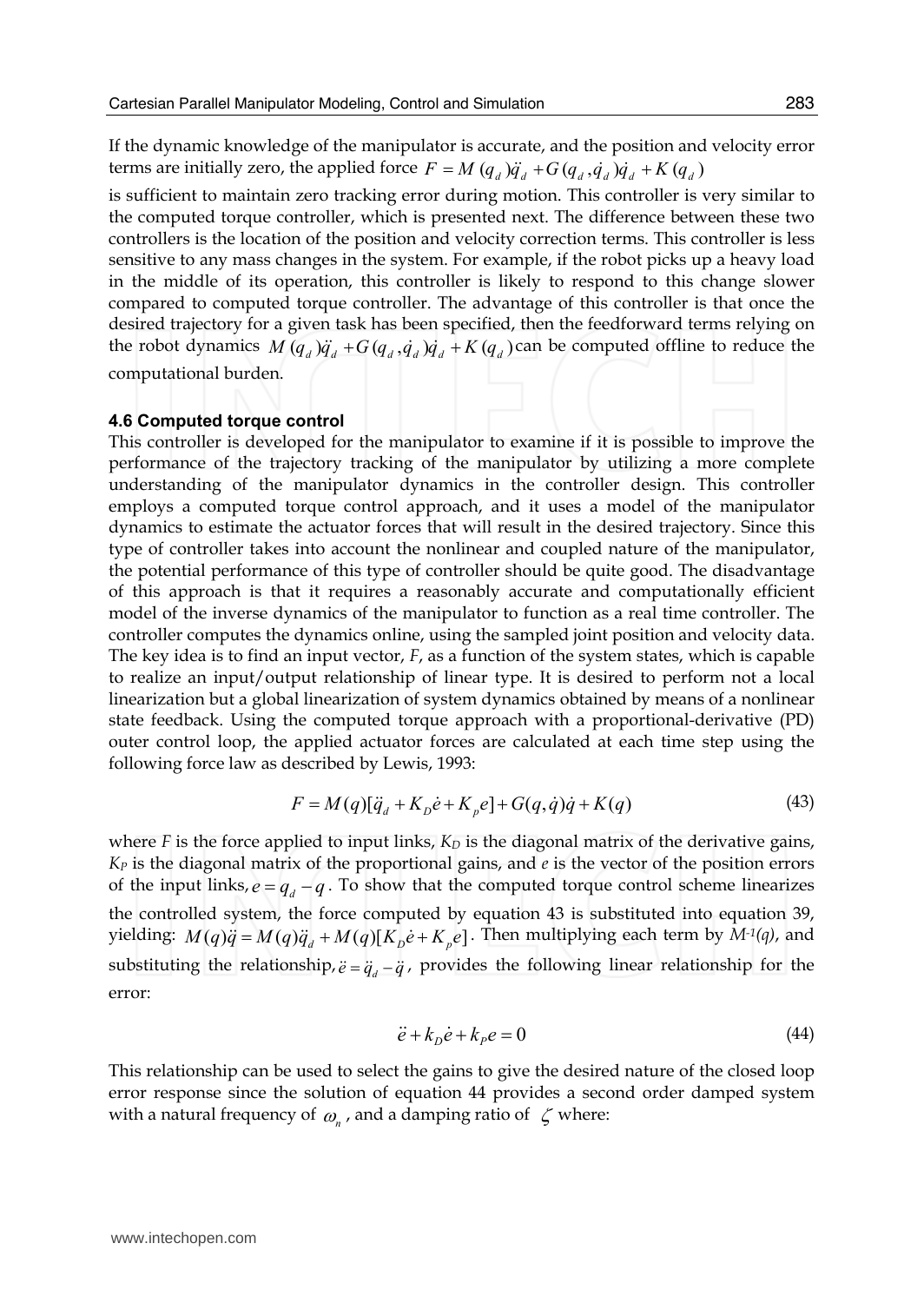$$
\omega_n = \sqrt{K_P} \qquad \zeta = \frac{K_D}{2\sqrt{K_P}} \tag{45}
$$

Since the equation 44 is linear, it is easy to choose  $K_D$  and  $K_P$  so that the overall system is stable and  $e \rightarrow 0$  exponentially as  $t \rightarrow \infty$ . Usually, if  $K_p$  and  $K_p$  are positive diagonal matrices, the control law 43 applied to the system 39 results in exponentially trajectory tracking. It is customary in robot applications to take the damping ration  $\zeta = 1$  so that the response is critically damped. This produces the fastest non-oscillatory response. The natural frequency

 $\omega_n$  determines the speed of the response. So, the values for the gain matrices  $K_D$  and  $K_P$  are determined by setting the gains to maintain the following relationship:

$$
K_D = 2\sqrt{K_P} \tag{46}
$$

If the error response is critically damped. Hence, the general solution of equation 44 is:

$$
e(t) = (c_1 + c_2 t) e^{-\frac{K_{D_t}}{2}}
$$
 (47)

where  $C_1$  and  $C_2$  are constants.

#### **5. Trajectory planning and simulation**

#### **5.1 Introduction**

The computer simulation is the first step to verify the performance of the controllers because it is an ideal way of comparing performance of various motion controllers. Although computer simulation has much fewer disturbances compared to real experiments, factors such as the integration estimation and sampling rate can cause the controllers to behave differently than the mathematical prediction.

#### **5.2 Tracking accuracy**

In this research, the main purpose for developing the motion controllers is to obtain a good trajectory tracking capability. The performance of each control method is evaluated by comparing the tracking accuracy of the end-effector. The tracking accuracy is evaluated by the *Root Square Mean Error* (RSME). The end-effector error is defined as

$$
E_{xyz} = \sqrt{(e_x^2 + e_y^2 + e_z^2)}
$$
 (48)

where  $e_x$ ,  $e_y$  and  $e_z$  are the position errors in x-, y-, and z-axis given in manipulator's workspace coordinates.

$$
RSME = \sqrt{\frac{\sum E_{xyz}^2}{n}}
$$
 (49)

Where  $n$  is the number of the samples.

#### **5.3 Trajectory planning**

In controlling the manipulator using any types of joint space controllers, any sudden changes in desired joint angle, velocity, or acceleration can result in sudden changes of the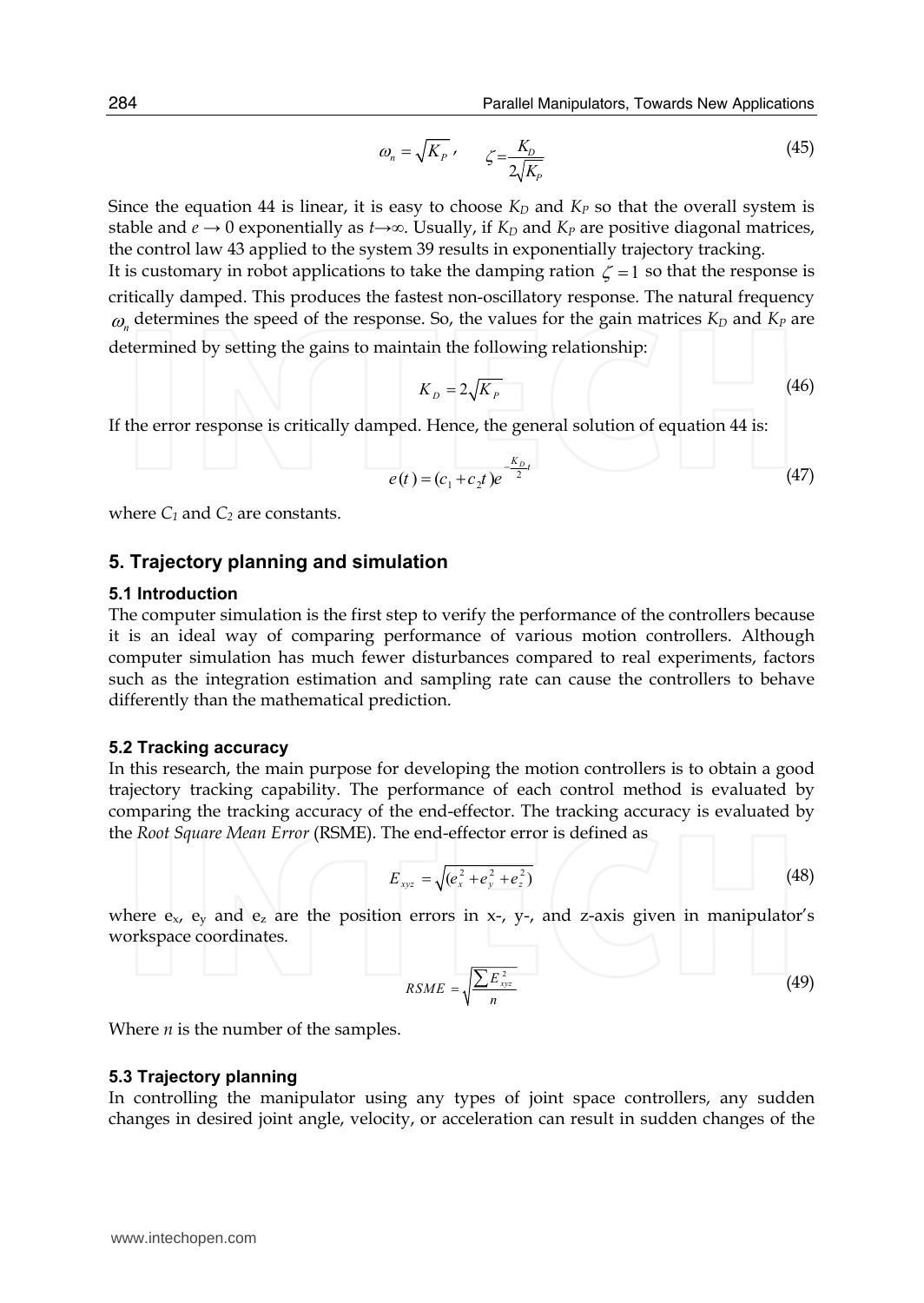commanded force. This can result in damages of the motors and the manipulator. Here, the manipulator is given a task to move along careful preplanned trajectories without any external disturbances or no interaction with environment. The desired trajectory is simulated using all motion controllers presented in Section 4 and the tracking accuracy *RSME* is obtained to be compared. The simulation is used to find a set of minimum proportional gain *KP* and derivative gain *KD* that minimized *RSME*. It must be considered that the actuators can not generate forces larger than 120 Newtons. The values of the physical kinematic and dynamic parameters of the CPM are given in table 1 and table 2.

| Parameters | L(m)  | $L_1$ (m) | $L_2(m)$ | D(m)   |
|------------|-------|-----------|----------|--------|
| Values     | J.105 | 0.5       | 0.373    | 0.9144 |

Table 1: Kinematic parameters of the CPM

| Parameters | $m_1(kg)$ | $m_2(kg)$ | $m_3$ (kg) | $m_4$ (kg) |  |
|------------|-----------|-----------|------------|------------|--|
| Values     | 1.892994  | 0.695528  | 0.2        | 0.3        |  |

Table 2: Dynamic parameters of the CPM.

The sample trajectory of the end-effector is chosen to be a circular path with the radius of 0.175 meters and its center is  $O(0.425, 0.425, 0.3)$ . This path is designed to be completed in 4 seconds when the end-effector reaches the starting point P1 (0.6, 0.425, 0.3) again with constant angular velocity  $\omega = 0.5\pi$  rad/sec. The end-effector path is shown in figure 9. The desired end-effector position along x-axis is  $x = 0.425 + 0.175 \cos(\omega t)$  meters, along y-axis is  $y = 0.425 + 0.175\sin(\omega t)$  meters and along z-axis is Z=0.3 meters. The desired force obtained from the actuators to move the end-effector along the desired trajectory is shown in figure 10.



Figure 9: End-effector path for the circular trajectory.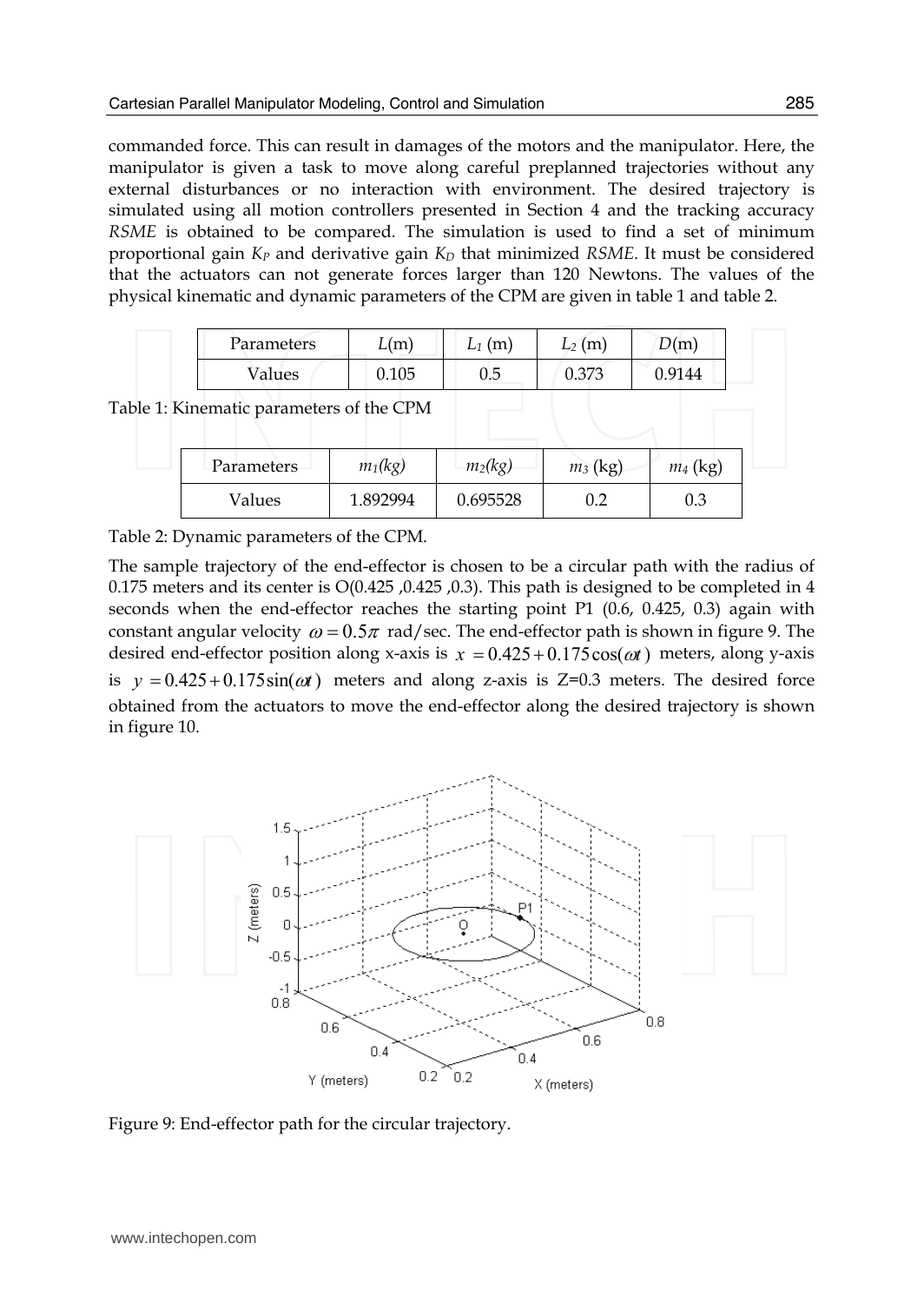

Figure 10: The desired force obtained from the actuators

#### **5.4 Simulation results**

To investigate each controller's performance, computer simulation, carried out in Matlab, is used in this thesis. The robot dynamic model, developed earlier, is constructed. The sample trajectory, presented in the previous section, is generated and stored offline. The environmental disturbances are ignored and full knowledge of the manipulator dynamics can be assumed. Hence, the optimal performance of each controller can be obtained and compared. The simulation results are presented in table 3.

#### **5.4.1 PD control with position and velocity reference**

It was required that the robot achieved the desired trajectory with a position error less than  $3 \times 10^{-3}$  m after 0.3 seconds.

# **5.4.2 PD control with gravity compensation**

It was required that the robot achieved the desired trajectory with a position error less than  $3 \times 10^{-4}$  m after 0.3 seconds.

# **5.4.3 PD control with full dynamicsfFeedforward terms**

It was required that the robot achieved the desired trajectory with a position error less than 10-5 m after 0.3 seconds.

# **5.4.4 Computed torque control**

The initial conditions of the error and its derivative of our sample trajectory of the Endeffector,  $e(0) = 0$ , and  $\dot{e}(0) = \dot{e}_0$ , are used to find  $c_1$  and  $c_2$  in equation 47. Then, the solution of this equation is

$$
e = \dot{e}_0 t e^{-\frac{K_D}{2}t}
$$
\n
$$
(50)
$$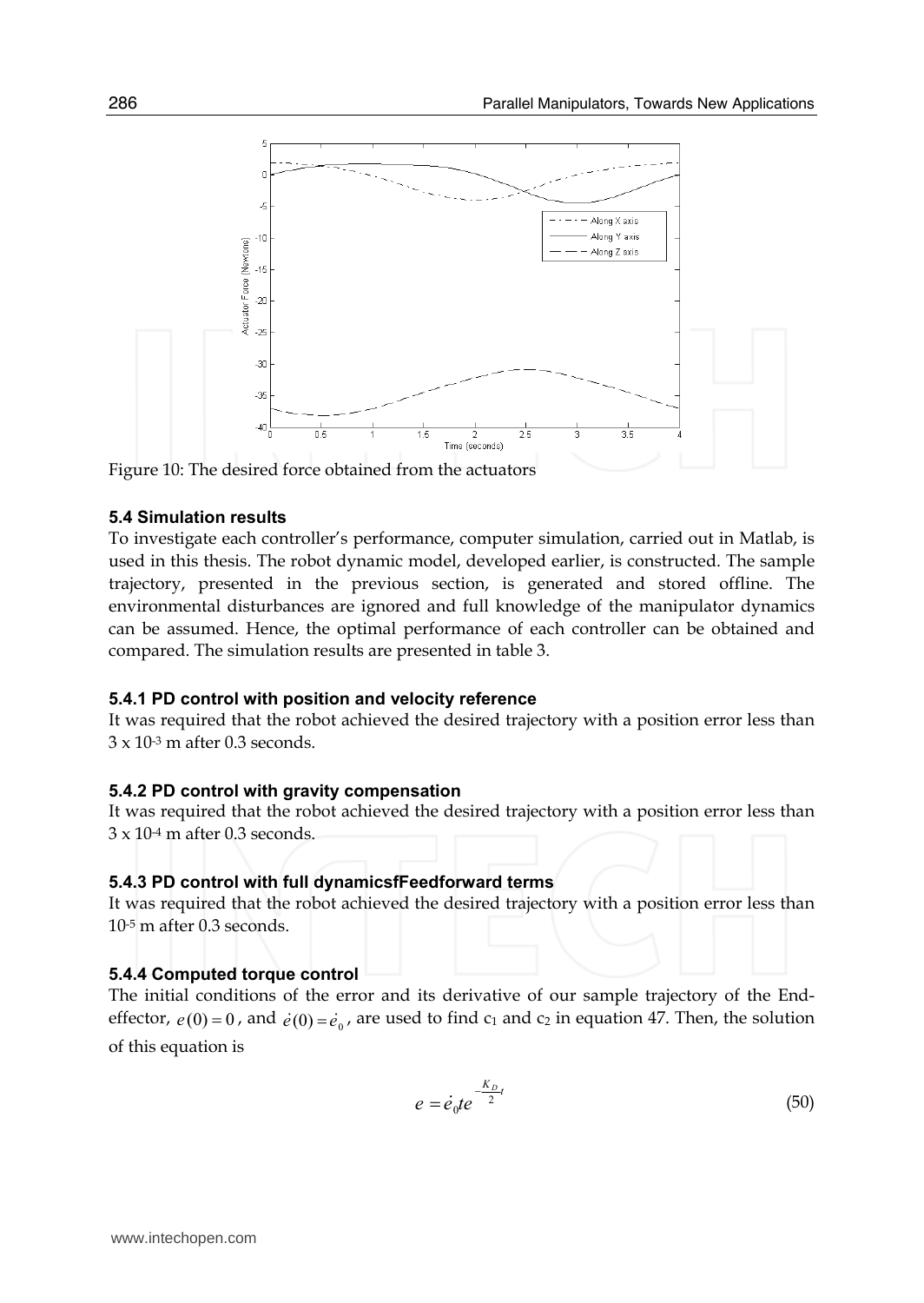Equation 50 suggests that the derivative gain  $K_D$  should be a maximum value to achieve the desired critical damping but the actuator force cannot exceed more than 120 Newtons. Using this criterion, the simulation results are presented in table 3. The position and velocity errors of the end-effector obtained from the controllers and the actuator forces required by these controllers are shown in figures 11 to 22.

| Controller                                                | Kр      | $K_D$ | <b>Position RSME</b>    | <b>Velocity RSME</b> |
|-----------------------------------------------------------|---------|-------|-------------------------|----------------------|
| <b>Pd Control with Position</b><br>and Velocity Reference | 12691   | 436   | 0.0027                  | 0.0223               |
| Pd Control with Gravity<br>Compensation                   | 8507    | 436   | $3.4804 \times 10^{-4}$ | 0.021                |
| Pd Control with Full<br>Dynamics Feedforward              | 7053    | 436   | $3.0256 \times 10^{-4}$ | 0.0182               |
| Computed Torque Control                                   | 2550.25 | 101   | $2.3469 \times 10^{-4}$ | 0.0161               |

Table 3: The performance of various controllers



Figure 11 Position error of the end-effector obtained from the Simple PD Controller.



Figure 12: Velocity error of the end-effector obtained from the Simple PD Controller.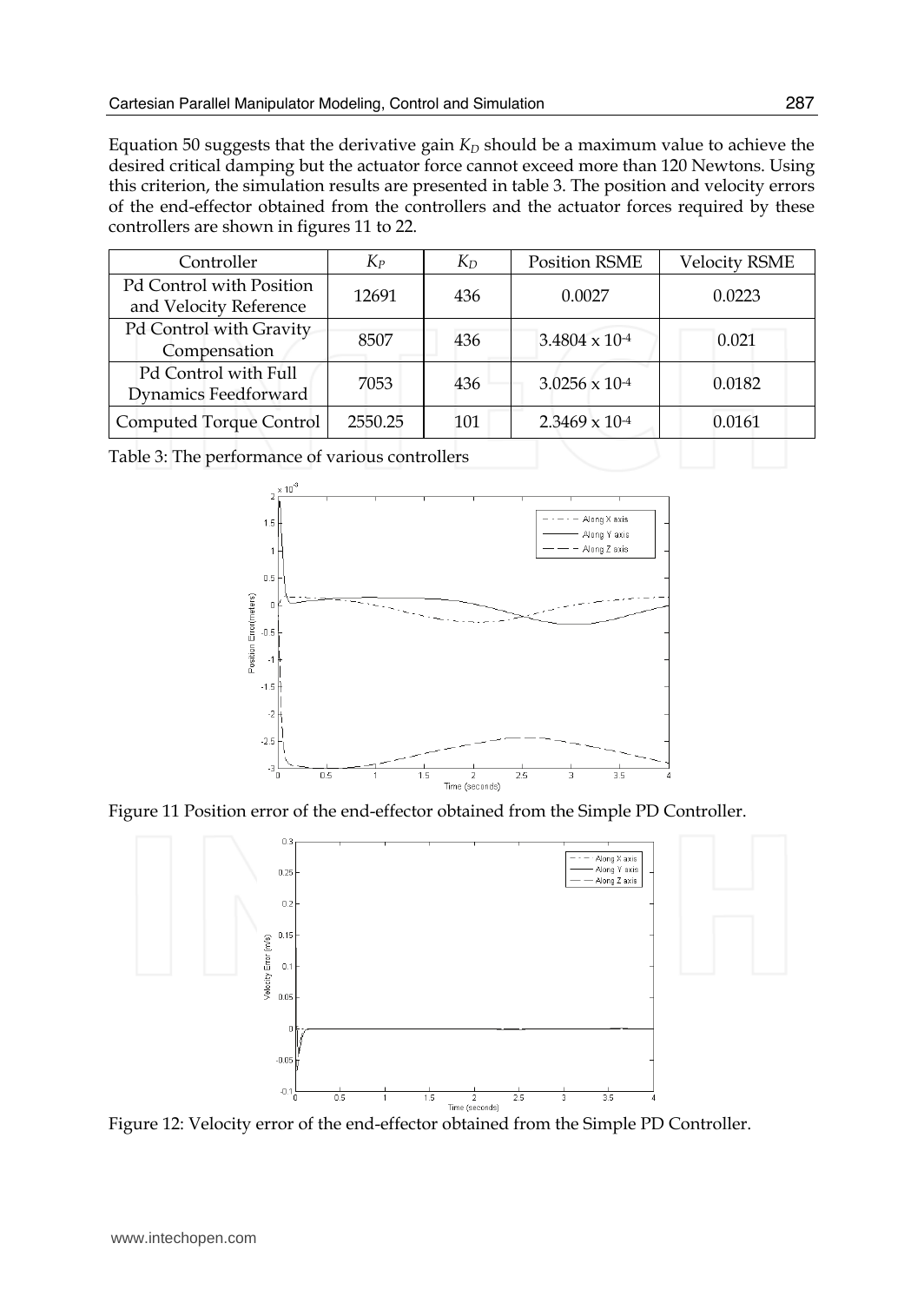



Figure 14: Position error of the end-effector obtained from the second PD Controller.



Figure 15: Velocity error of the end-effector obtained from the second PD Controller.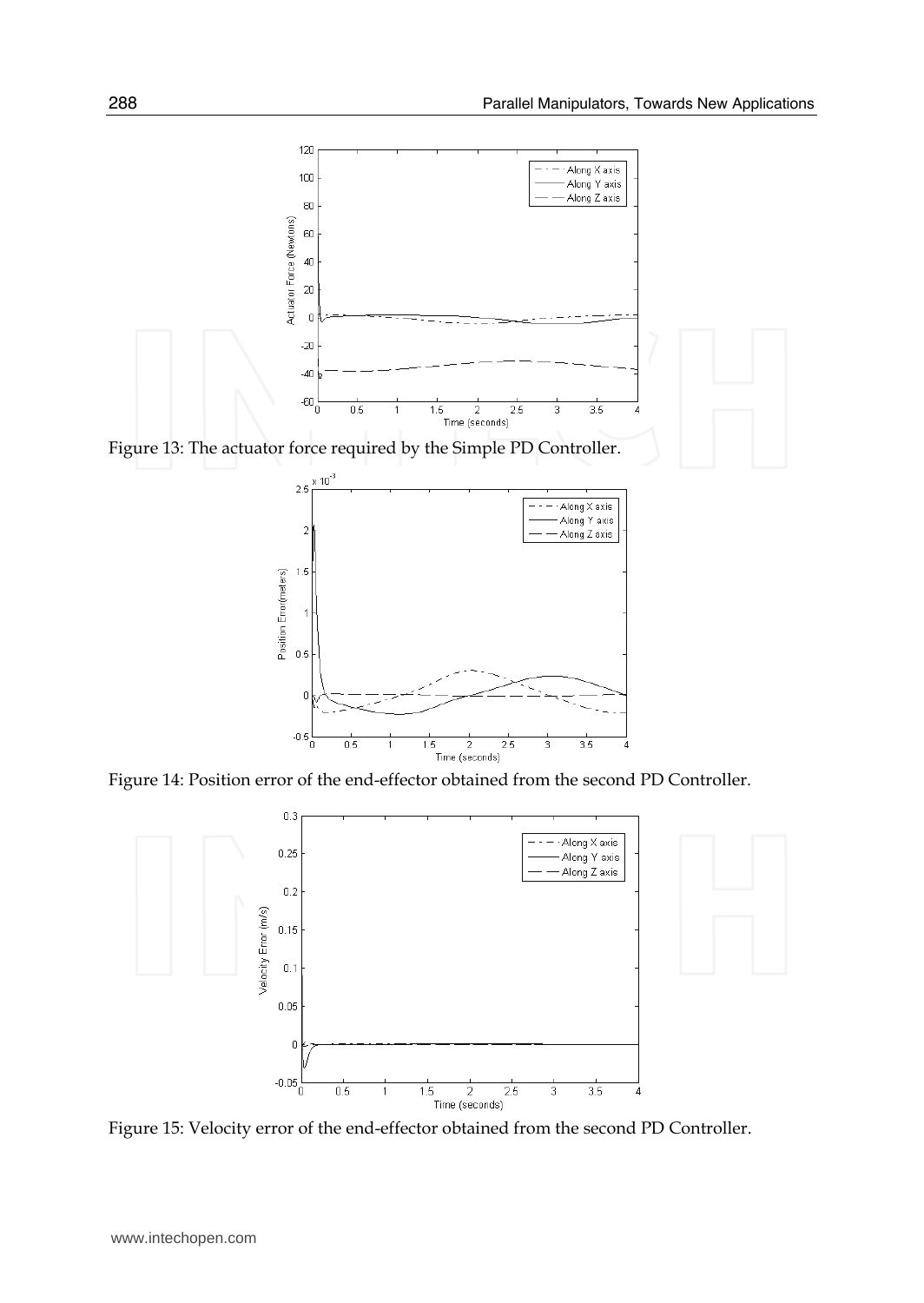

Figure 16: The actuator force required by the second PD Controller.



Figure 17: Position error of the end-effector obtained from the third PD Controller.



Figure 18: Velocity error of the end-effector obtained from the third PD Controller.

www.intechopen.com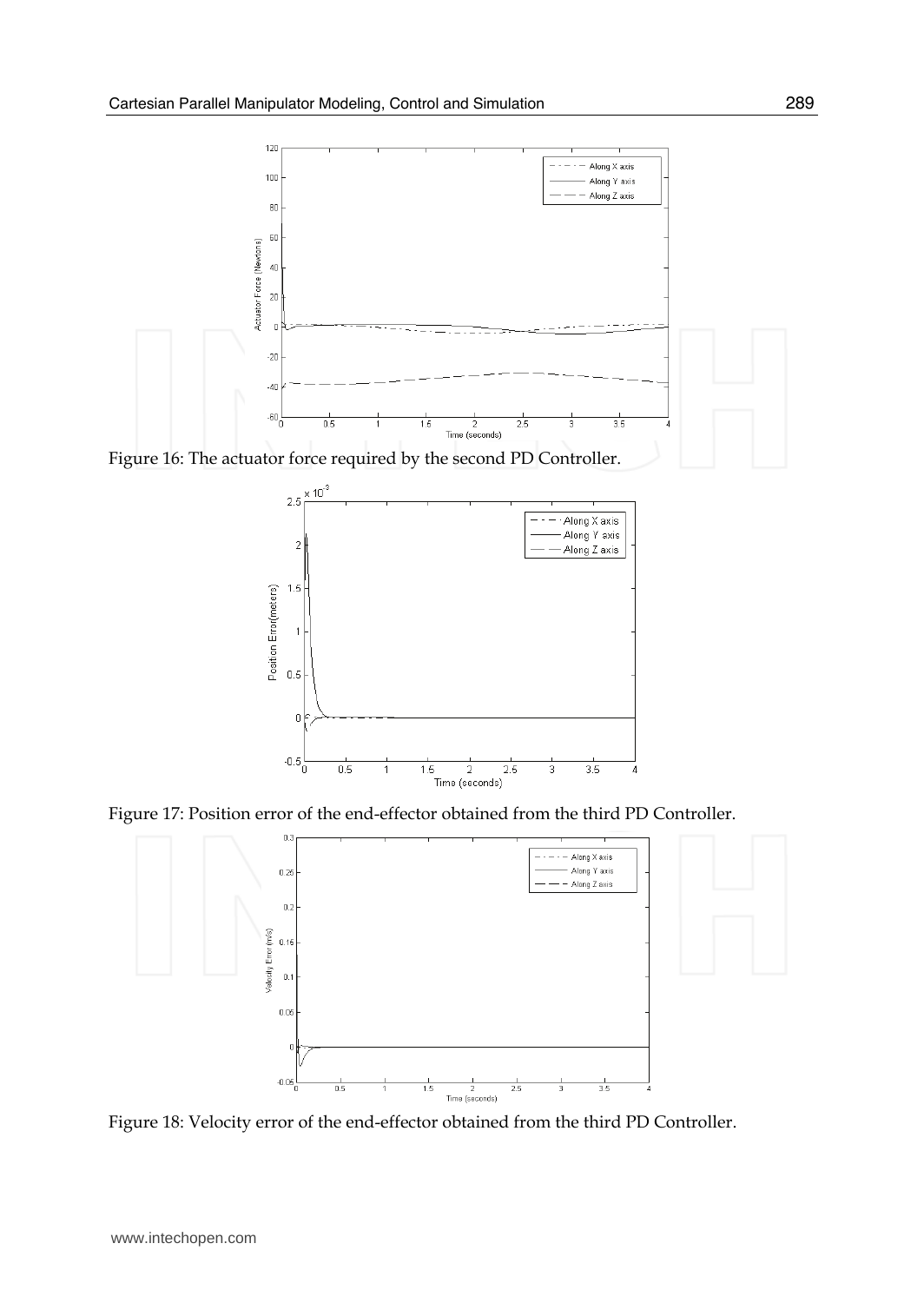

Figure 19: The actuator force required by the third PD Controller.



Figure 20: Position error of the end-effector obtained from the computed torque controller.



Figure 21: Velocity error of the end-effector obtained from the computed torque controller.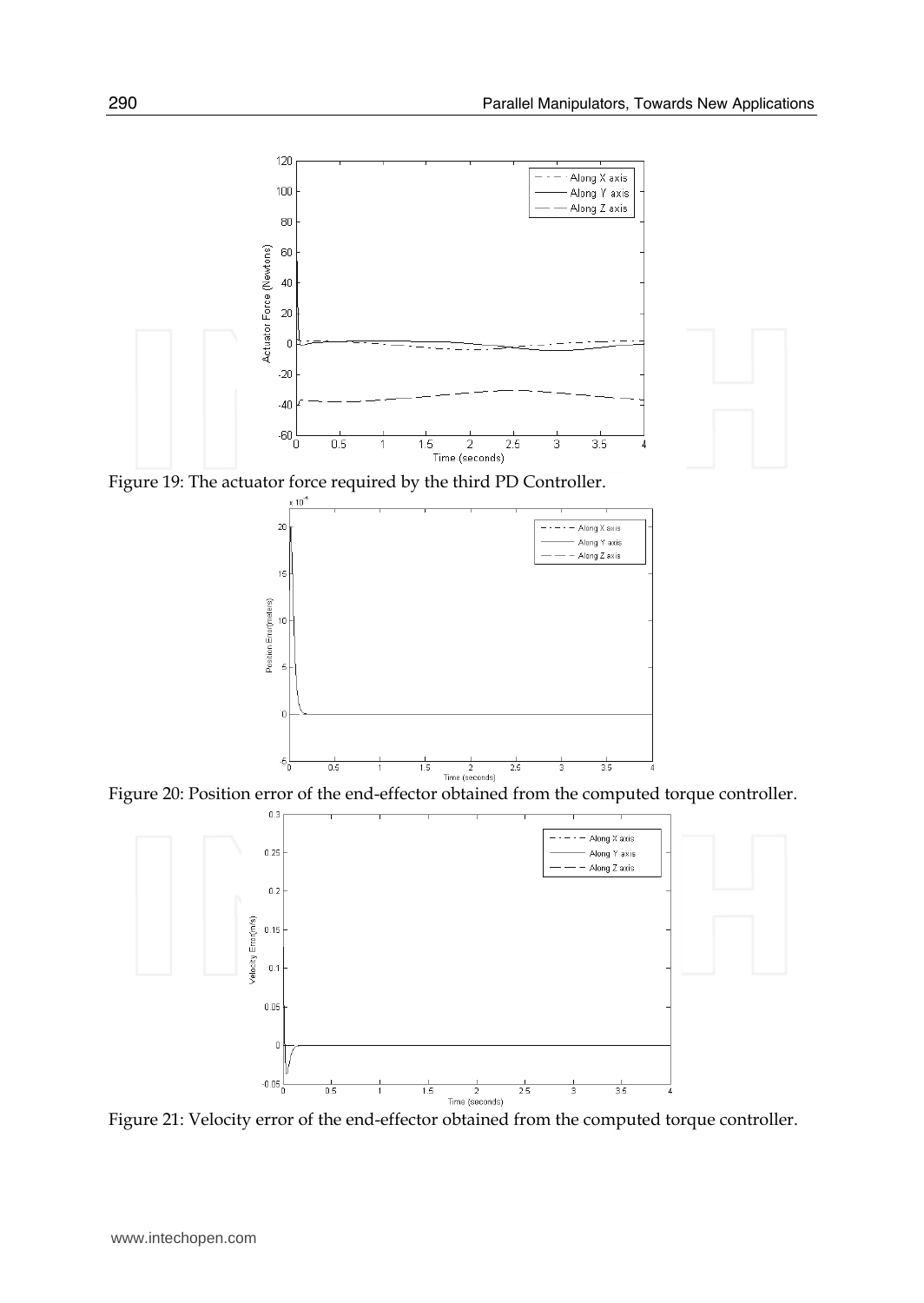

Figure 22: The actuator force required by the computed torque controller.

# **6. Conclusions**

The research presented in this chapter establishes the CPM as a viable robotic device for three degrees of freedom manipulation. The manipulator offers the advantages associated with other parallel manipulators, such as light weight construction; while avoiding some of the traditional disadvantages of parallel manipulators such as the extensive use of spherical joints and coupling of the platform orientation and position. The CPM employs only revolute and prismatic joints to achieve translational motion of the moving platform. The main advantages of this parallel manipulator are that all of the actuators can be attached directly to the base, closed-form solutions are available for the forward and inverse kinematics, and the moving platform maintains the same orientation throughout the entire workspace. From simulations done in this research, performance of various motion controllers are studied and compared. Although the simple PD controller with only position and velocity reference is easy to implement and no knowledge of the system is needed to develop this type of controller, the tracking ability is very poor compared to the rest of the controllers used in this thesis. At the next step, when partial dynamic modeling information is incorporated into the controller, the PD controller with gravity compensation is implemented. The simulation results show a significant improvement in tracking ability from a simple PD controller. Next, the verification is needed to determine if complete mathematical modeling knowledge is needed to give the controller complete advantage in motion control. Hence, the PD controller with full dynamic feedforward terms and computed torque controller are implemented and put to the test. The model based controllers such as computed torque and PD control with full dynamic feedforward terms can generate force commands more intelligently and accurately than simple non-model based controllers. Hence, the need for studying dynamics of robot manipulator as well as having a good understanding of various basic motion controller theories are important in designing and controlling motion of the robot to achieve the highest quality and quantity of work. The simulation results show that the computed torque controller gives the best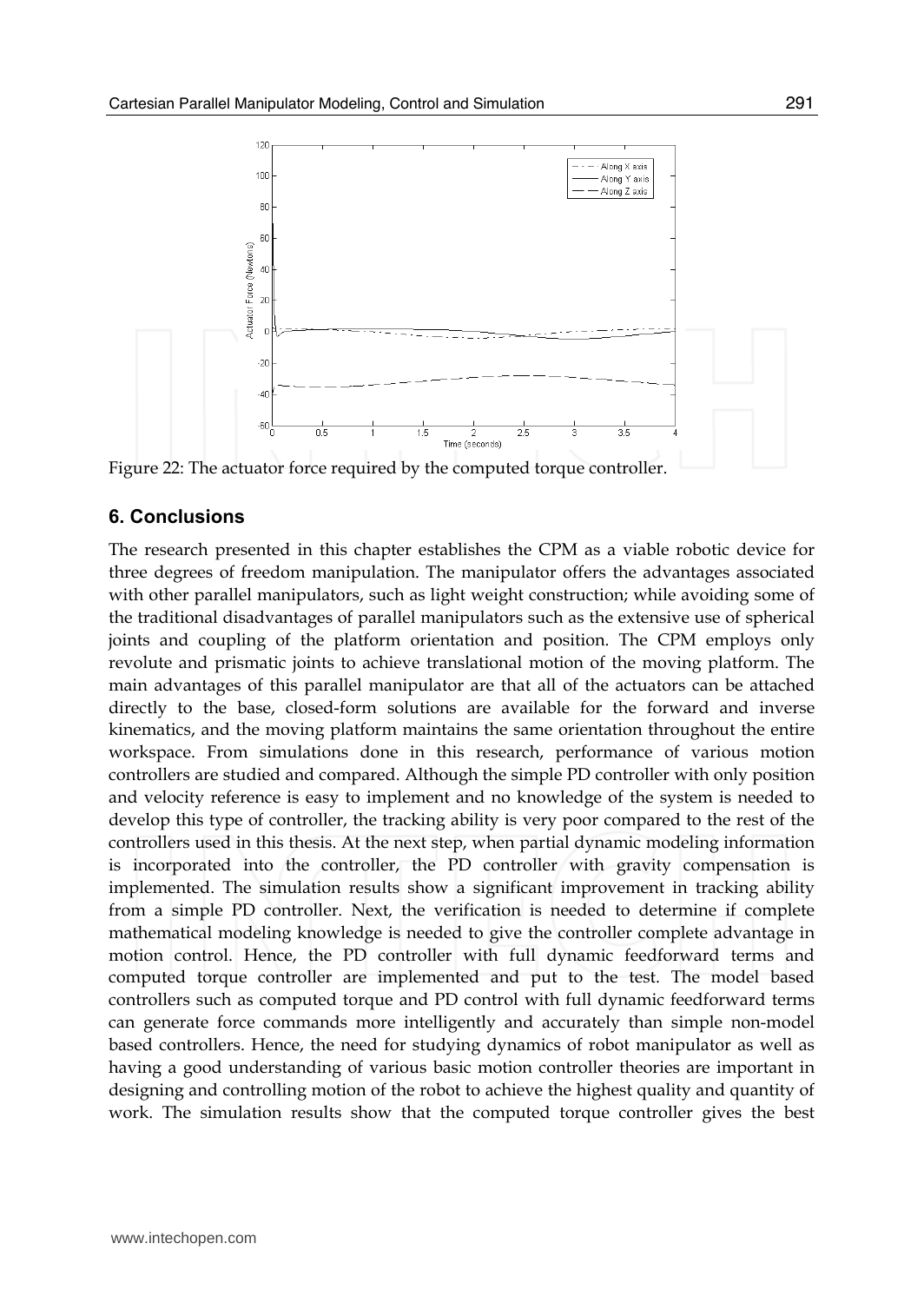performance. This is a result of the computed torques canceling the nonlinear components of the controlled system. From the observations seen in this work, one can see the motivation for engineers to develop more advanced controllers that not only know the dynamic model of the manipulator, but can also detect if the dynamic is changed and can tune itself accordingly (i.e. adaptive control).

# **7. Future work**

- 1. The effect of some unknown parameters such as the friction and the nonlinear factors introduced by the motors and the gear boxes which may be obtained by experimental measurements and through the identification methods can be studied.
- 2. The performance of model based control relies on an accurate model of a system. However, identifying the accurate dynamic model of a system is very difficult. Therefore, effective controllers for the versatile application of parallel robots should be developed. Adaptive control has the potential to improve the tracking accuracy because it updates the unknown parameters online. Adaptive control algorithm is too complicated to be utilized in high speed applications. In such applications, robust independent joint control is a prospective method to improve the performance of simple PD control.
- 3. *Adaptive Neuro Fuzzy Inference System* (*ANFIS*) controller can be used for each active joint to generate the required control system, then its performance is compared with the conventional controllers. Although many of model based methods have been found and they provide satisfactory solutions, these solutions have been subordinated to the development of the mathematical theories that deal with over idealized problems bearing little relation to practice.

# **8. Acknowledgment**

The authors would like to thank Prof. Han Sung Kim for his valuable suggestions and his kind assistance during this work.

# **9. References**

- Carricato, M., and Parenti-Castelli, V., (2001), "A Family of 3-DOF Translational Parallel Manipulators", Proceedings of the 2001 ASME Design Engineering Technical Conferences, Pittsburgh, PA, DAC-21035.
- Ceccarelli, M., (1997), "A New 3 D.O.F. Spatial Parallel Mechanism", Mechanism and Machine Theory, Vol. 32, No. 8, pp. 895-902.
- Clavel, R., (1988), "Delta, A Fast Robot with Parallel Geometry", Proceedings of the 18th International Symposium on Industrial Robots, pp. 91-100.
- Di Gregorio, R., (2001), "A New Parallel Wrist Using only Revolute Pairs: The 3 RUU Wrist", Robotica, Vol. 19, No. 3, pp. 305-9.
- Di Gregorio, R. and Parenti-Castelli, V., (1998), "A Translational 3-DOF Parallel Manipulator", in Advances in Robot Kinematics, Edited by J. Lenarcic and M. L. Husty, Kluwer Academic Publishers, London, pp. 49-58.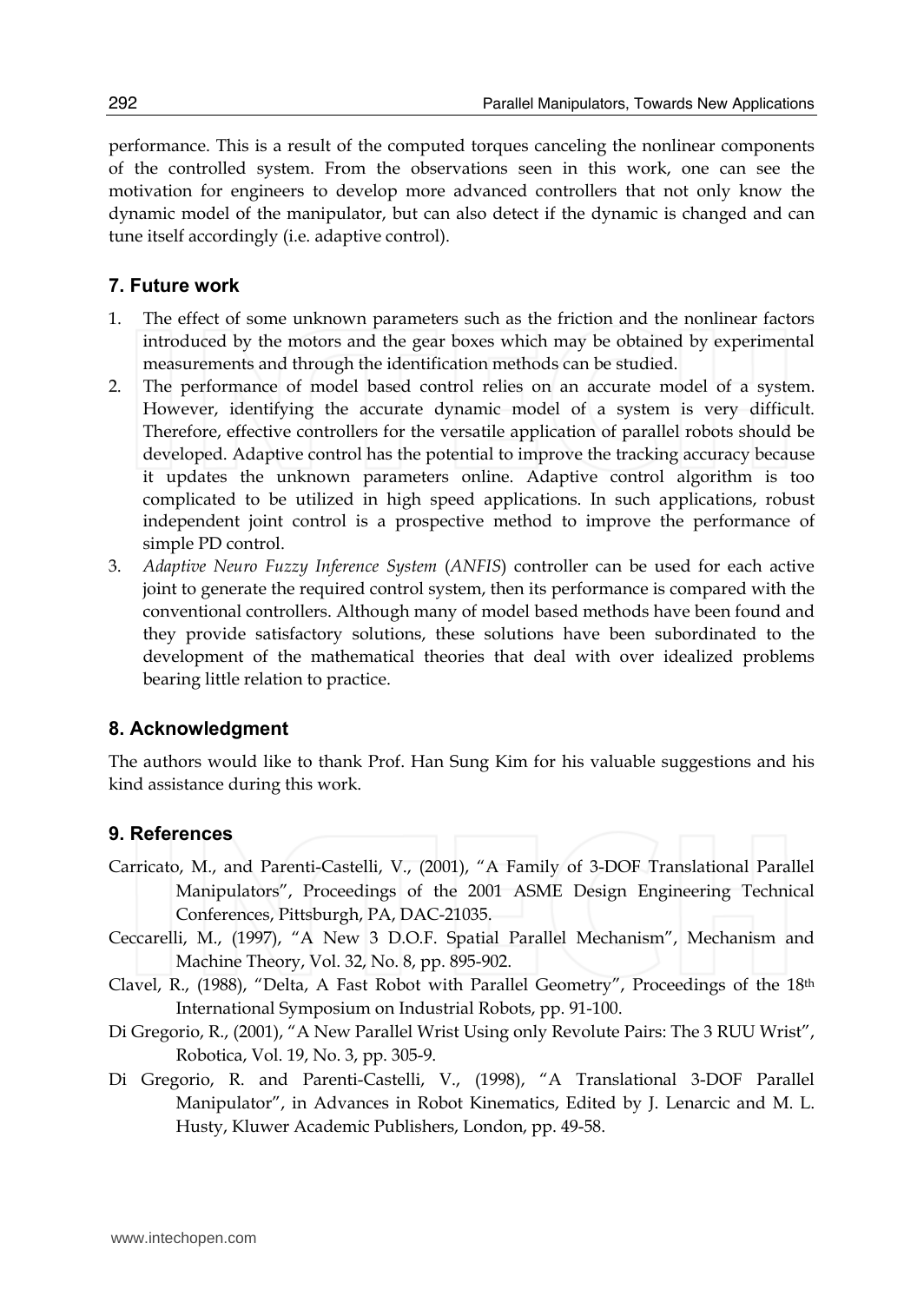- Fang, Y. and Tsai, L. W., 2002, "Enumeration of 3-DOF Translational Parallel Manipulators Using the Theory of Reciprocal Screws", accepted for publication in ASME Journal of Mechanical Design.
- Gosselin, C. and Angeles, J., 1989, "The Optimum Kinematic Design of a Spherical Three-Degree-of-Freedom Parallel Manipulator", ASME Journal of Mechanisms, Transmissions, and Automation in Design, Vol. 111, No. 2, pp. 202-7.
- Griffiths, J.D., An. C.H., Atkeson, C.G. and Hollerbach, J.M., 1989, "Experimental evaluation of feedback and computed torque control", International Journal of Robotics and Automation, 5(3):368–373, June.
- Gullayanon R., 2005, "Motion Control of 3 Degree-of-Freedom Direct-Drive Robot.", A master thesis presented to the School of Electrical and Computer Engineering, Georgia Institute of Technology.
- Karouia, M., and Herve, J. M., 2000, "A Three-DOF Tripod for Generating Spherical Rotation", in Advances in Robot Kinematics, Edited by J. Lenarcic and V. Parenti-Castelli, Kluwer Academic Publishers, pp. 395-402.
- Kim H.S., and Tsai L.W., 2002, "Design optimization of a Cartesian parallel manipulator", Department of Mechanical Engineering, Bourns College of Engineering, University of California.
- Lewis, F., Abdallah, C. and Dawson, D., 1993, "Control of Robot Manipulators", MacMillan Publishing Company.
- Pierrot, F., Reynaud, C. and Fournier, A., 1990, "Delta: A Simple and Efficient Parallel Robot", Robotica, Vol. 6, pp. 105-109.
- Sciavicco, L., Chiacchio, P. and Siciliano, B., 1990, "The potential of model-based control algorithms for improving industrial robot tracking performance", IEEE International Workshop on Intelligent Motion Control, pp. 831–836, August.
- Spong, M. W., 1996, "Motion Control of Robot Manipulators", University of Illinois at Urbana-Champaign.
- Spong, M.W. and Vidyasagar, M., 1989, "Robot dynamics and control", John Wiley & Sons.
- Stewart, D., 1965, "A Platform with Six Degrees of Freedom", Proceedings Institute of Mechanical Engineering, Vol. 180, pp. 371-386.
- Tsai, L. W., and Joshi, S., 2002, "Kinematic Analysis of 3-DOF Position Mechanism for Use in Hybrid Kinematic Machines", ASME Journal of Mechanical Design, Vol. 124, No. 2, pp. 245-253.
- Tsai, L. W., 1999, "Robot Analysis: the mechanics of serial and parallel manipulators", John Wiley & Sons.
- Tsai, L. W., 1996, "Kinematics of a Three-DOF Platform Manipulator with Three Extensible Limbs", in Advances in Robot Kinematics, Edited by J. Lenarcic and V. Parenti-Castelli, Kluwer Academic Publishers, pp. 401-410.
- Tsai, L. W., Walsh, G. C. and Stamper, R., 1996, "Kinematics of a Novel Three DOF Translational Platform", IEEE International Conference on Robotics and Automation, Minneapolis, MN, pp. 3446-3451.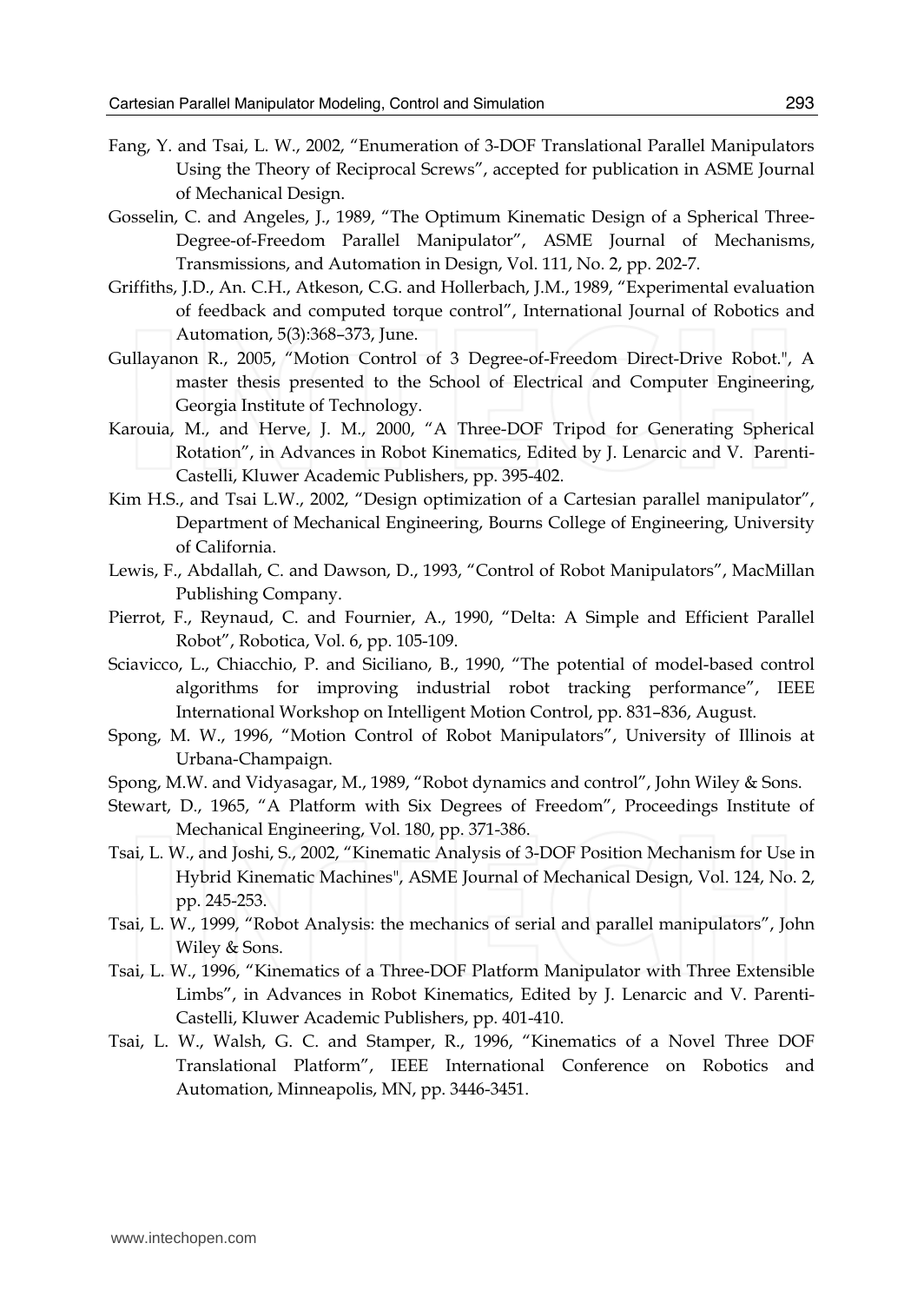Vischer, P. and Clavel, R., 2000, "Argos: a Novel 3-DOF Parallel Wrist Mechanism", The International Journal of Robotics Research, Vol. 19, No. 1, pp. 5-11.